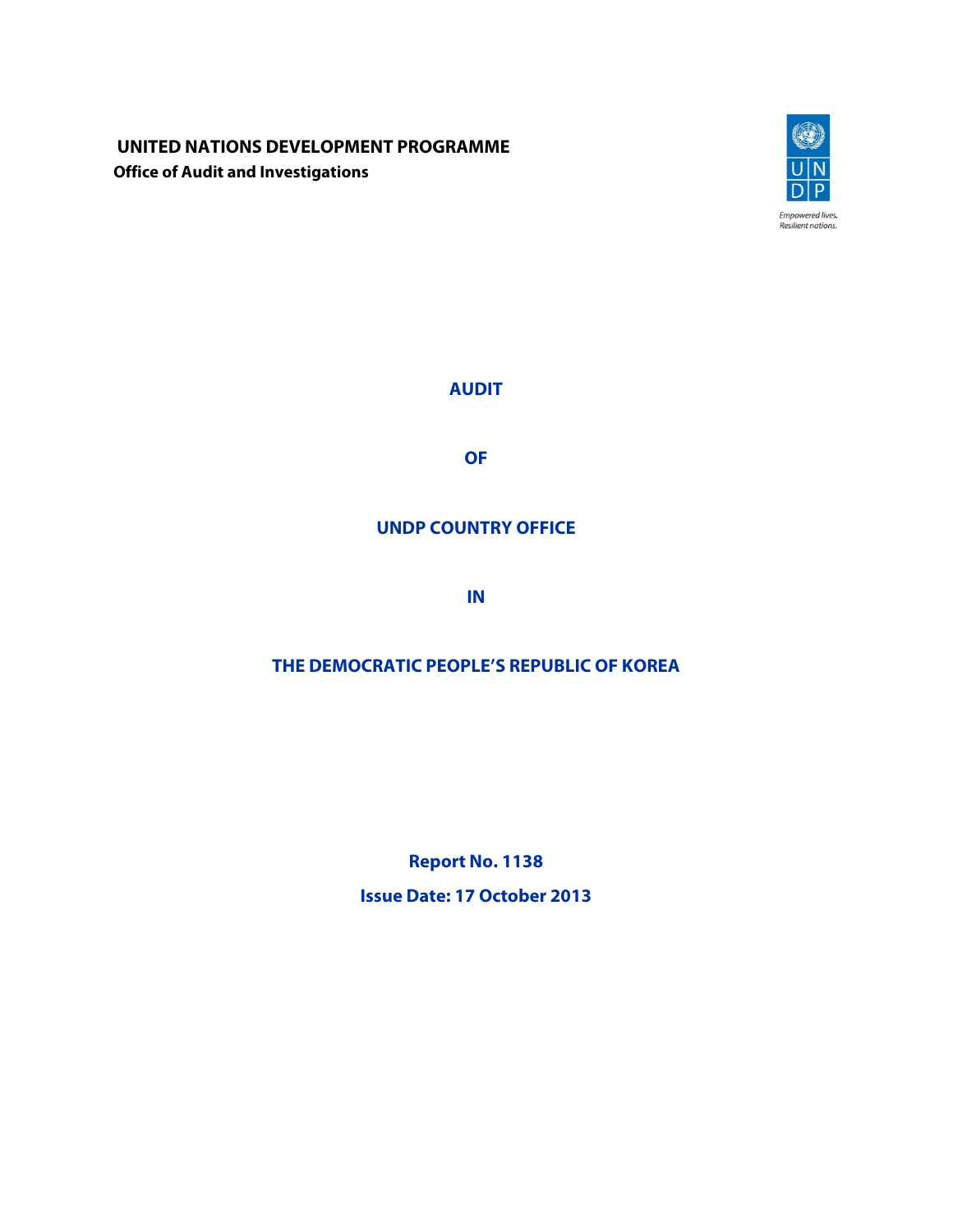

## **Table of Contents**

|    | <b>Executive Summary</b><br>j                              |    |
|----|------------------------------------------------------------|----|
| I. | <b>Introduction</b>                                        | 1  |
| н. | <b>About the Office</b>                                    | 1  |
|    | III. Detailed assessment                                   | 2  |
| 1. | Governance and strategic management                        | 2  |
|    | 1.1 Organizational structure and delegations of authority  | 2  |
|    | 1.2 Leadership, ethics and values                          | 4  |
|    | 1.3 Risk management, planning, monitoring and reporting    | 4  |
|    | 1.4 Financial sustainability                               | 4  |
|    | 2. United Nations system coordination                      | 5  |
|    | 2.1 Development activities                                 | 5  |
|    | 2.2 Resident Coordinator Office                            | 5  |
|    | 2.3 Role of UNDP - "One UN"                                | 6  |
|    | 2.4 Harmonized Approach to Cash Transfers                  | 6  |
|    | 3. Programme activities                                    | 6  |
|    | 3.1 Programme management                                   | 6  |
|    | 3.2 Partnerships and resource mobilization                 | 6  |
|    | 3.3 Project management                                     | 6  |
| 4. | <b>Operations</b>                                          | 9  |
|    | 4.1 Human resources                                        | 9  |
|    | 4.2 Finance                                                | 10 |
|    | 4.3 Procurement                                            | 12 |
|    | 4.4 Information and communication technology               | 12 |
|    | 4.5 General administration                                 | 13 |
|    | 4.6 Safety and security                                    | 13 |
|    | 4.7 Asset management                                       | 13 |
|    | 4.8 Leave management                                       | 14 |
|    | 4.9 Global Environment Facility                            | 14 |
|    | ANNEX. Definitions of audit terms - Ratings and Priorities | 16 |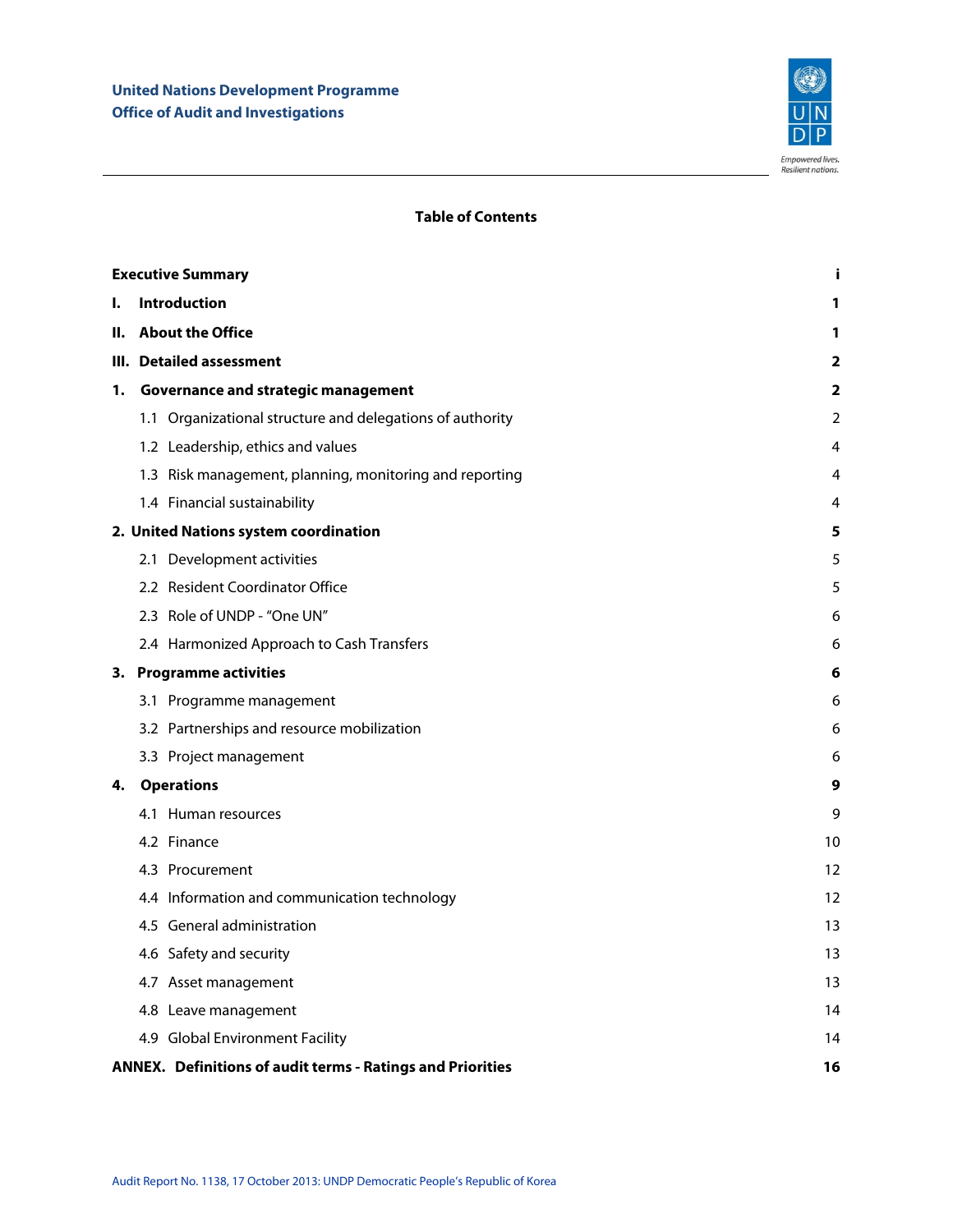

## **Report on the audit of UNDP Democratic People's Republic of Korea Executive Summary**

From 25 February to 8 March 2013, the Office of Audit and Investigations (OAI) of the United Nations Development Programme (UNDP) conducted an audit of the UNDP Country Office in the Democratic People's Republic of Korea (the Office). The audit covered the activities of the Office during the period from 1 April 2011 to 31 December 2012. The Office recorded programme and management expenditures totalling \$9.1 million in 2011-2012. The last audit of the Office was conducted by OAI in June 2011.

The audit was conducted in conformance with the International Standards for the Professional Practice of Internal Auditing. These Standards require that OAI plan and perform the audit to obtain reasonable assurance on the adequacy and effectiveness of the governance, risk management and control processes. The audit includes reviewing and analysing, on a test basis, information that provides the basis for the conclusions and audit results.

## **Audit rating**

OAI assessed the Office as **satisfactory**, which means "Internal controls, governance and risk management processes were adequately established and functioning well. No issues were identified that would significantly affect the achievement of the objectives of the audited entity." Ratings per audit area and sub-areas are summarized below.

|    | <b>Audit Areas</b>                                                                                                                                                                                                                       | <b>Not Assessed/</b><br><b>Not</b><br><b>Applicable</b>                                                                                       | <b>Unsatisfactory</b> | <b>Partially</b><br><b>Satisfactory</b> | <b>Satisfactory</b> |
|----|------------------------------------------------------------------------------------------------------------------------------------------------------------------------------------------------------------------------------------------|-----------------------------------------------------------------------------------------------------------------------------------------------|-----------------------|-----------------------------------------|---------------------|
| 1. | Governance and strategic management                                                                                                                                                                                                      |                                                                                                                                               |                       |                                         |                     |
|    | Organizational structure and delegations of authority<br>1.1<br>Leadership, ethics and values<br>1.2<br>Risk management, planning, monitoring and reporting<br>1.3<br>Financial sustainability<br>1.4                                    | <b>Partially Satisfactory</b><br>Satisfactory<br>Satisfactory<br>Satisfactory                                                                 |                       |                                         |                     |
| 2. | <b>United Nations system coordination</b>                                                                                                                                                                                                |                                                                                                                                               |                       |                                         |                     |
|    | Development activities<br>2.1<br><b>Resident Coordinator Office</b><br>2.2<br>Role of UNDP - "One UN"<br>2.3<br>Harmonized Approach to Cash Transfers<br>2.4                                                                             | Satisfactory<br>Satisfactory<br>Not Applicable<br>Not Applicable                                                                              |                       |                                         |                     |
| 3. | <b>Programme activities</b>                                                                                                                                                                                                              |                                                                                                                                               |                       |                                         |                     |
|    | Programme management<br>3.1<br>Partnerships and resource mobilization<br>3.2<br>Project management<br>3.3                                                                                                                                | Satisfactory<br>Satisfactory<br>Satisfactory                                                                                                  |                       |                                         |                     |
| 4. | <b>Operations</b>                                                                                                                                                                                                                        |                                                                                                                                               |                       |                                         |                     |
|    | Human resources<br>4.1<br>4.2<br>Finance<br>4.3<br>Procurement<br>Information and communication technology<br>4.4<br>General administration<br>4.5<br>Safety and security<br>4.6<br>Asset management*<br>4.7<br>Leave management*<br>4.8 | Satisfactory<br><b>Partially Satisfactory</b><br>Satisfactory<br>Satisfactory<br>Satisfactory<br>Satisfactory<br>Satisfactory<br>Satisfactory |                       |                                         |                     |
|    | Global Environment Facility*<br>4.9                                                                                                                                                                                                      | Not applicable                                                                                                                                |                       |                                         |                     |

\* Cross-cutting themes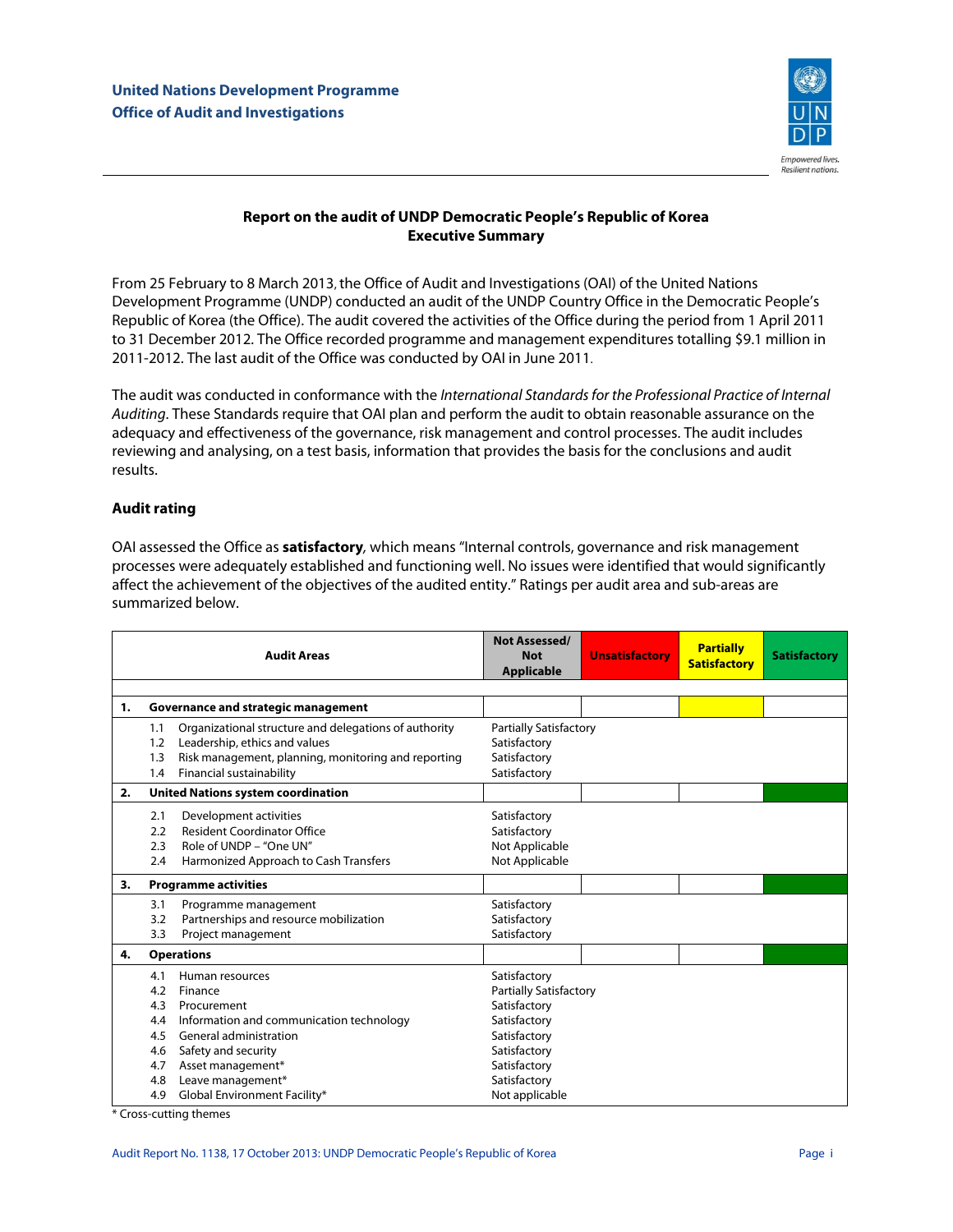

### **Key issues and recommendations**

The audit raised 5 issues and resulted in 4 recommendations, of which 2 (50 percent) were ranked high (critical) priority, meaning "Prompt action is required to ensure that UNDP is not exposed to high risks. Failure to take action could result in major negative consequences for UNDP and may affect the organization at the global level."

The high priority recommendations are as follows:

- Project management (Issue 2) Weaknesses in project monitoring. The Office had not established a frequency for Project Steering Committee meetings to take place; the frequency established in the monitoring and evaluation plan was not consistent with that in the Project Document. The annual work plans did not contain annual targets for the attainment of project outcomes. Annual progress reports only contained activities that were completed. The issue and risk logs, and monitoring schedule plans for the five projects reviewed had not been set up or updated in Atlas. Further, the Programme Specialist had not undertaken regular quarterly project site visits to monitor project activities. OAI recommends that the Office strengthen its project monitoring by: (a) clearly establishing the number of times per year that the Programme Steering Committee should meet; (b) establishing annual targets in project annual work plans; (c) ensuring that the project monitoring schedule plan and evaluation logs are setup and updated in Atlas; and (d) ensuring that projects are adequately monitored by the Programme Specialist as required by the Office's Internal Control Framework and the Office's monitoring and evaluation plan. Finance Inadequate reporting on the use of cash cheques. The Office's Internal Control
- (Issue 4) Framework states that UNDP issued cheques are non-negotiable and can only be settled by deposit into bank accounts. Furthermore, the Regional Bureau for Asia and the Pacific advised the Office not to issue cheques that can be exchanged for cash (i.e., cash cheques). During the audited period, the Office issued 780 cash cheques amounting to \$0.87 million. The cash cheques were mainly for payments to individual contract holders, for international staff member entitlements, for other United Nations agencies, pension payments to national staff members and to pay local consultants. The Office explained that the Country was a cash-based economy and that it was difficult to open bank accounts except for UNDP national staff. Subsequent to the audit fieldwork, the Office provided a copy of the Resident Representative's report of August 2013 with a detailed report on cash-cheques issued. OAI recommends that the Office strengthen its reporting on the use of cash cheques by: (a) seeking guidance from the Regional Bureau for Asia and the Pacific and the Office of Financial Resources Management of the Bureau of Management for suitable ways to address the need to issue cash cheques in certain circumstances; and (b) exploring possibilities for reducing the number of cash cheques, which would include local payees of UNOPS and UNFPA being able to open local bank accounts.

The implementation status of previous OAI audit recommendations (OAI Report No. 836, November 2011) was also validated. While all seven recommendations were noted to be fully implemented in the CARDS system, one of the issues relating to Project Steering Committees continued to be of concern at the time of this audit (see Issue 2).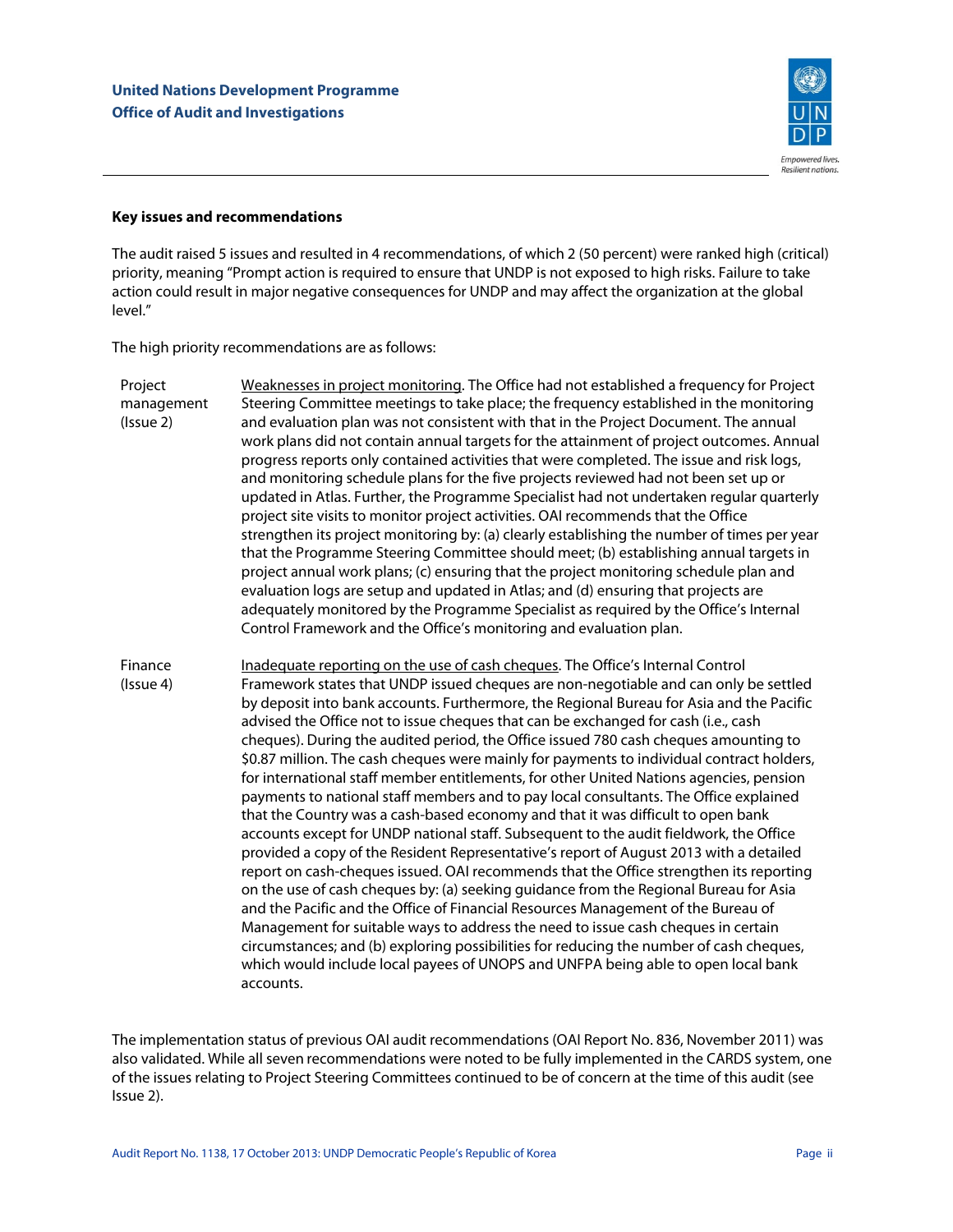

## **Cross-cutting themes**

As part of the 2013 OAI Annual Work Plan, all Country Office audits will include specific areas to be reviewed in more depth. Results from all audits will be compiled and analysed at the corporate level, and thereafter, a consolidated report will be issued separately. For this particular audit, the following were noted:

- $\blacksquare$ Asset management. Satisfactory. Refer to Issue 5.
- u, Leave management. Satisfactory. No reportable issues noted.
- $\mathbf{u}$ Global Environment Facility. No reportable issues noted.

## Management comments and action plan

The Resident Representative accepted all four recommendations and is in the process of implementing them.

Helge S. Osttveiten Director Office of Audit and Investigations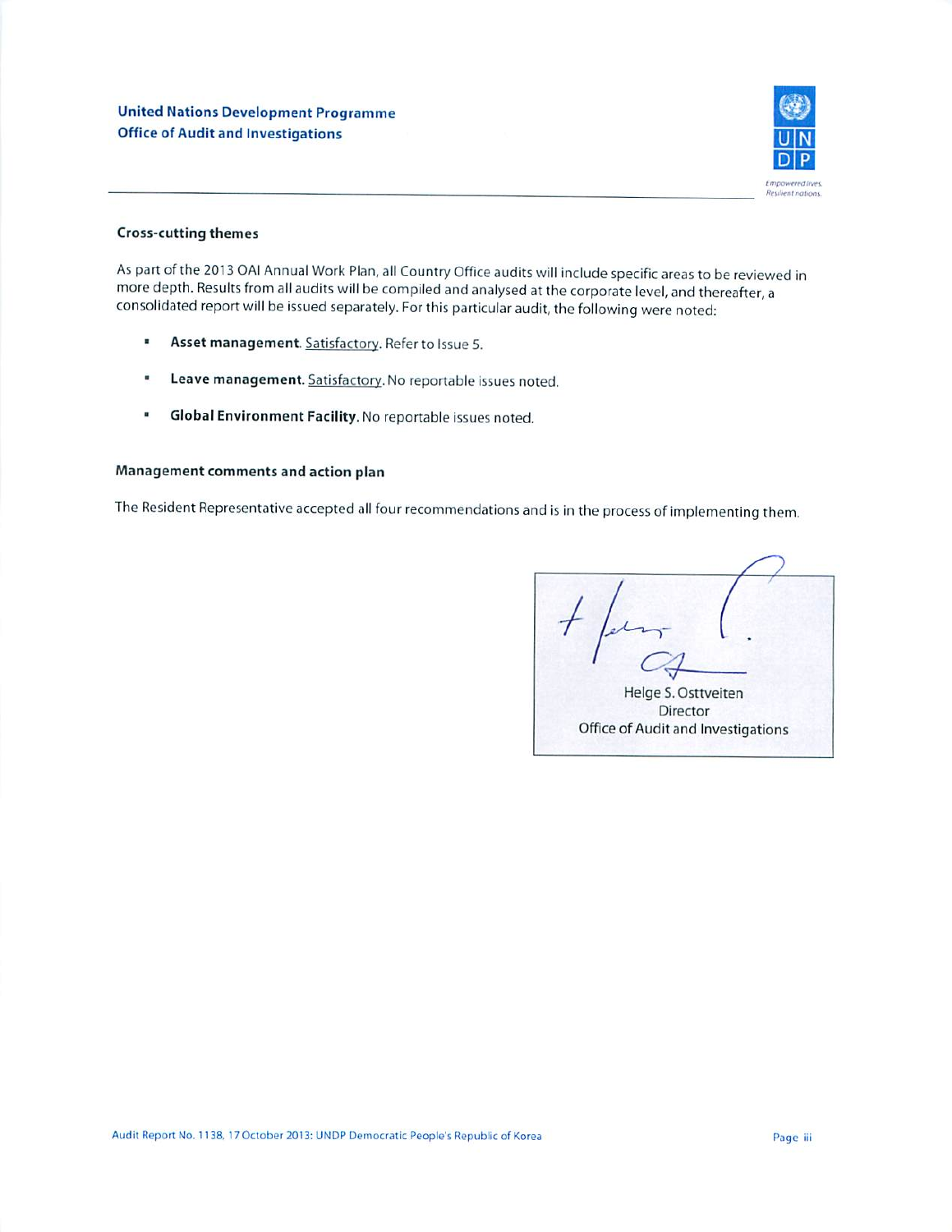

## **I. Introduction**

From 25 February to 8 March 2013, OAI conducted an audit of UNDP Democratic People's Republic of Korea. The audit was conducted in conformance with the International Standards for the Professional Practice of Internal Auditing. These Standards require that OAI plan and perform the audit to obtain reasonable assurance on the adequacy and effectiveness of the governance, risk management and control processes. The audit includes reviewing and analysing, on a test basis, information that provides the basis for the conclusions and audit results.

## **Audit scope and objectives**

OAI audits assess the adequacy and effectiveness of the governance, risk management and control processes in order to provide reasonable assurance to the Administrator regarding the reliability and integrity of financial and operational information, effectiveness and efficiency of operations, safeguarding of assets and compliance with legislative mandates, regulations and rules, policies and procedures. They also aim to assist the management of the Office and other relevant business units in continuously improving governance, risk management and control processes.

Specifically, this audit reviewed the following areas of the Office: governance and strategic management, United Nations system coordination, programme activities and operations. The audit covered relevant activities during the period from 1 April 2011 to 31 December 2012. The Office recorded programme and management expenditures totalling \$9.1 million in 2011-2012. The last audit of the Office was conducted by OAI in 2011.

The implementation status of previous OAI audit recommendations (OAI Report No. 836, November 2011) was also validated. While all seven recommendations were noted to be fully implemented in the CARDS system, one of the issues relating to Project Steering Committees continued to be of concern at the time of this audit (see Issue 2).

## **II. About the Office**

The Office, located in Pyongyang, the Democratic People's Republic of Korea (the Country) operates in a complex and unique environment. In 2007, the UNDP Executive Board mandated several changes to UNDP programmes and operations in the Country. These involved changes in the recruitment of local staff members, the use of local currency and the oversight of projects. However, as no agreement could be reached with the Government on the implementation of the mandated changes, operations were suspended and the Office personnel were withdrawn in March 2007.

Following recommendations from Member States, the Executive Board approved the resumption of operations in the Country in January 2009. The approval outlined the programme interventions as well as operational modalities. UNDP resumed its programme in the Country in October 2009.

The Country Programme Document (2011-2015) focused on three Millennium Development Goal priority areas, as follows: (a) nutrition and food security; (b) economic development; and (c) environment and climate change.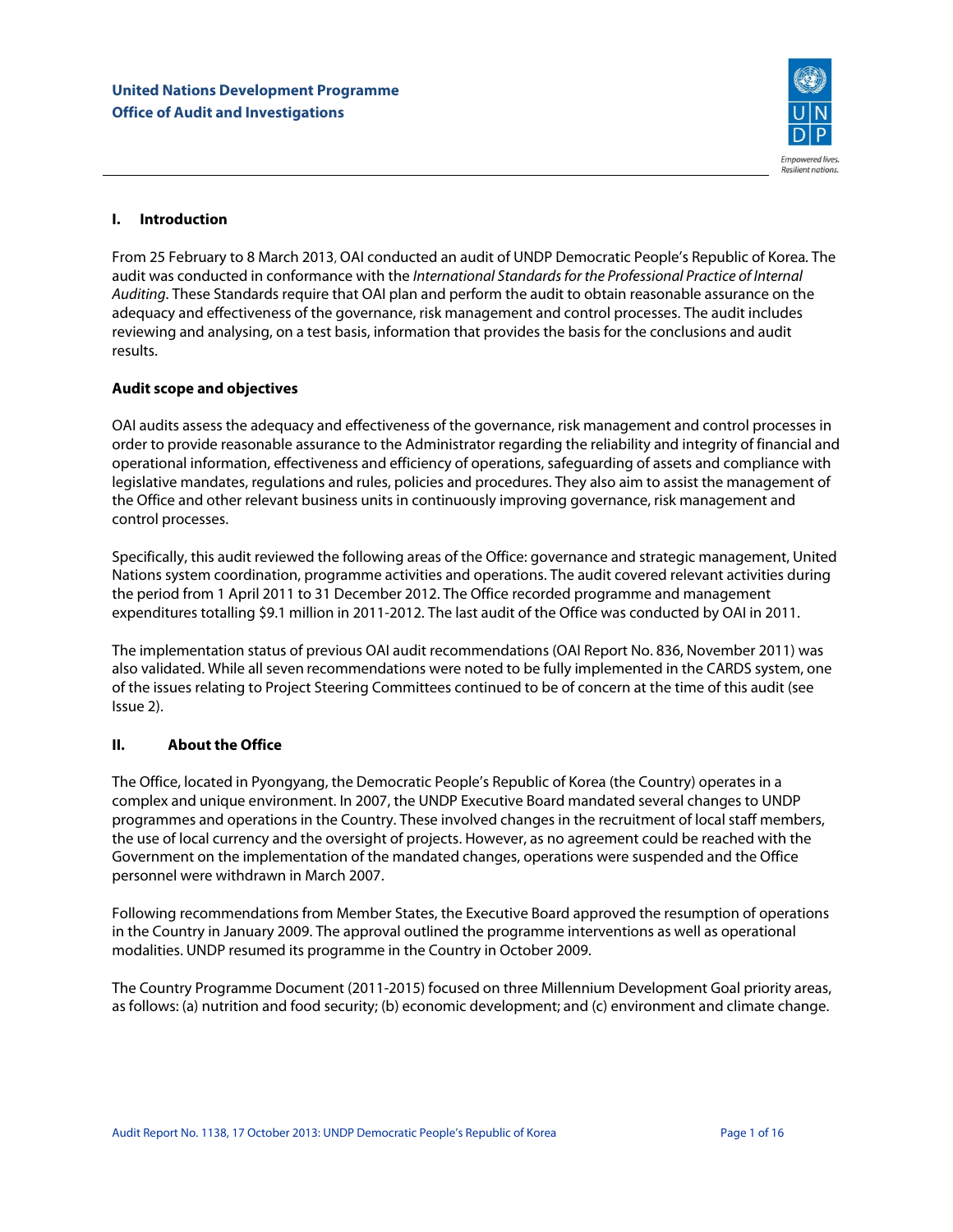

## **III. Detailed assessment**

| 1. Governance and strategic management | <b>Partially Satisfactory</b> |
|----------------------------------------|-------------------------------|
|                                        |                               |

## **1.1 Organizational structure and delegations of authority <b>Partially Satisfactory Partially Satisfactory**

OAI reviewed the Office's organizational structure, delegation of authority and Internal Control Framework. A Memorandum of Understanding was signed between the Government and UNDP in February 2009 covering financial, human resources and programme issues. As of January 2013, the Office had 26 personnel (7 international and 19 national) and 1 vacant national position.

As a result of the special circumstances under which the Office operates, an Internal Control Framework was established to complement the corporate Operational Guide of the Internal Control Framework for UNDP. Twice a year, the Office's Resident Representative is required to report to both the Director of the Regional Bureau for Asia and the Pacific and the Chief Finance Officer on the application of the Office's Internal Control Framework.

The Office was operating in a unique and challenging environment. There were difficulties in recruiting qualified staff members, limited procurement opportunities, relatively restrictive banking services and delays in obtaining necessary clearances from exporting countries for goods procured for projects in the Country. In view of the complex working environment, the Regional Bureau for Asia and the Pacific and the Office has taken a careful approach to managing the programme. The Regional Bureau mitigated the challenges by assigning a high number of international staff members. It also monitored the Office closely and engaged the Office's senior management in all crucial matters and provided valuable input for the audit process.

In January 2013, the Regional Bureau and the Office of Financial Resources Management revised the Office's Internal Control Framework mainly to address inconsistencies noted in the prior audit (OAI Report No. 836, November 2011) and to include the requirements of the International Public Sector Accounting Standards, which UNDP adopted in 2012.

OAI reviewed the compliance with the Office's Internal Control Framework, its consistency with the Corporate Internal Control Framework and the signed Memorandum of Understanding, and noted the following:

- The Office's Internal Control Framework provides that US dollars may only be used for settling obligations with international staff members of United Nations agencies, including UNDP. However, the Office entered into contracts to make US dollar payments to temporary international contractors. The Office explained that the Office of Financial Resources Management had exceptionally approved this in July 2012. At the end of the audit fieldwork, the Office informed OAI that it had successfully renegotiated with the contractors so that all future payments could be made in euros as provided for in the Office's Internal Control Framework. Copies of the amended contracts were also provided to OAI.
- The Office's Internal Control Framework and the Memorandum of Understanding contained different provisions regarding the use of the convertible and non-convertible Won,<sup>1</sup> an issue that was also raised in the prior audit. The Framework also required the Office to use the convertible Won only when the non-

 $\overline{a}$ 

<sup>1</sup> The Country's local currency is the Won. A convertible Won means it can be exchanged for foreign currencies while a nonconvertible Won can only be used locally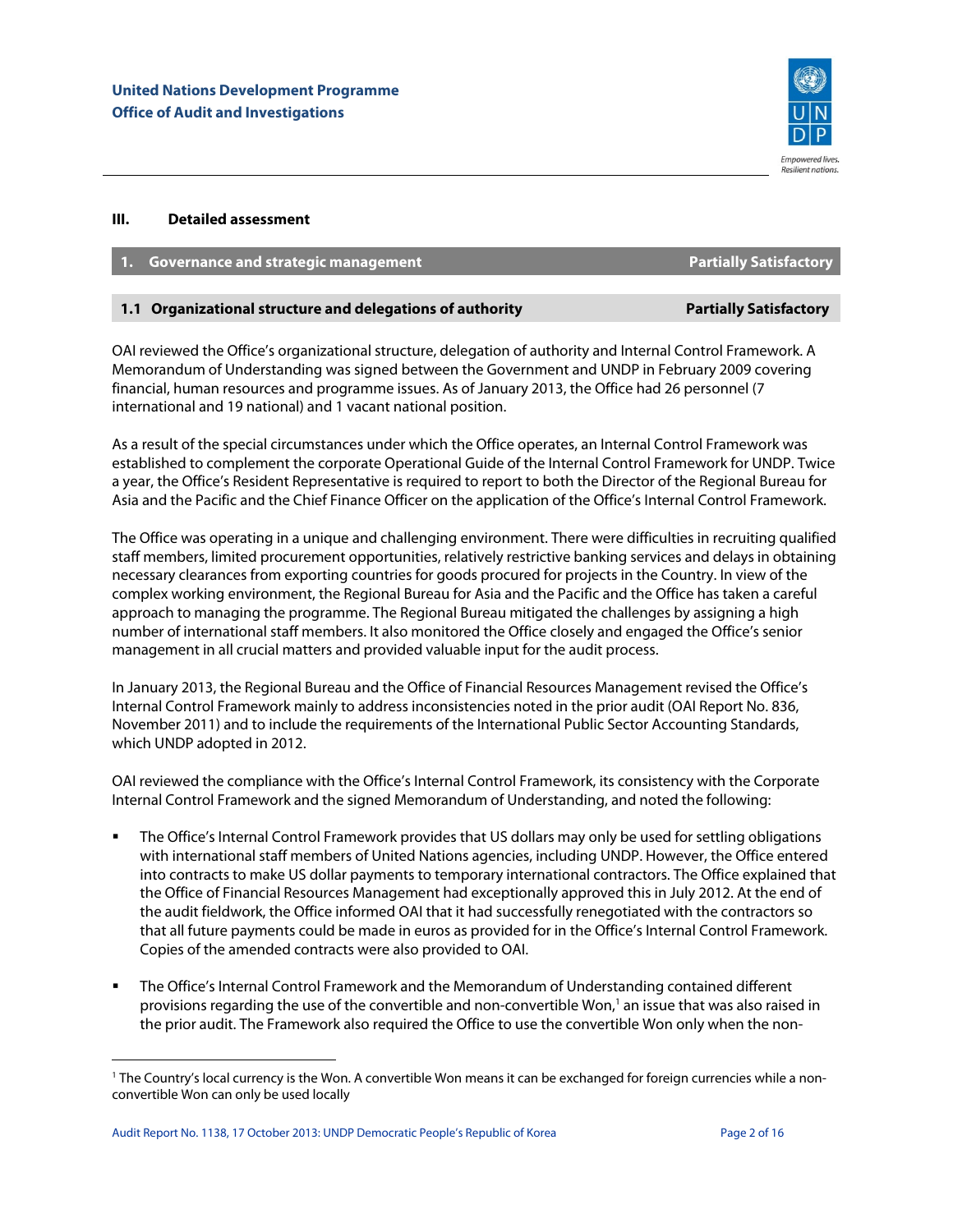

convertible Won had been fully utilized. However, the Memorandum of Understanding required only using the convertible Won when making payments to the Government, national institutions and local vendors. The prior audit had recommended aligning the Internal Control Framework with the Memorandum of Understanding regarding the requirement to make all local payments in convertible Won. The Regional Bureau for Asia and the Pacific explained that this issue was discussed with the Office of Financial Resources Management of the Bureau of Management in January 2012. The Government had started making payments in the convertible Won for the balance of its contributions to local office costs in October 2011 and the non-convertible Won account was already being depleted without expectation of future replenishment. As such, the Regional Bureau and the Office of Financial Resources Management assessed that the different provisions on the use of convertible and non-convertible Won had already been addressed and no revision of the Office's Internal Control Framework to align with the Memorandum of Understanding was necessary.

As these two issues were already addressed, OAI has not made a recommendation. The other weaknesses noted requiring actions from the Office are presented below.

## **Issue 1** Inadequacies in the Office's Internal Control Framework implementation

## (a) Conflicting approval authorities

The Corporate Internal Control Framework states that the Project Manager is the first level of authority and approves e-requisitions, while the Programme Officer holds the project assurance role and must be independent of the Project Manager. However, in the Office's Internal Control Framework, the Programme Specialist (or the Programme Officer) had been delegated the role of Project Manager for development projects.

The Office explained that the Programme Specialist had been delegated the authority when the projects did not have a Project Manager. However, even after the arrival of the Chief Technical Advisor (the Project Manager), the Office decided to continue the Programme Specialist's delegation as a backstop when the Chief Technical Advisor was on leave.

In OAI's opinion, maintaining the authority of Project Manager with the Programme Specialist leaves room for a potential conflict as to when this authority needs to be exercised. This arrangement could be avoided by, for example, having the Deputy Resident Representative instead of the Programme Specialist exercise this authority as and when the Chief Technical Advisor is not available.

## (b) Inadequate review of petty cash requirements

The Office's Internal Control Framework states that the Office can maintain a euro petty cash fund, which will be utilized only as an exception in order to sustain the UNDP programme. Further, the Programme and Operations Policies and Procedures require the Office to assess the business needs while establishing the petty cash level. The Office doubled its euro petty cash (equivalent to \$1,000) in January 2012, due to a sudden increase in requirements. Since then, the Office maintained this higher petty cash level. OAI reviewed the petty cash replenishments in 2012 and noted that these were being done every two months. The inherent risk of managing petty cash could be mitigated by more frequent replenishment (e.g. every month) rather than doubling the petty cash level. As suggested by OAI, the Office Operations Manager agreed to conduct a needs assessment and to reduce the petty cash level accordingly.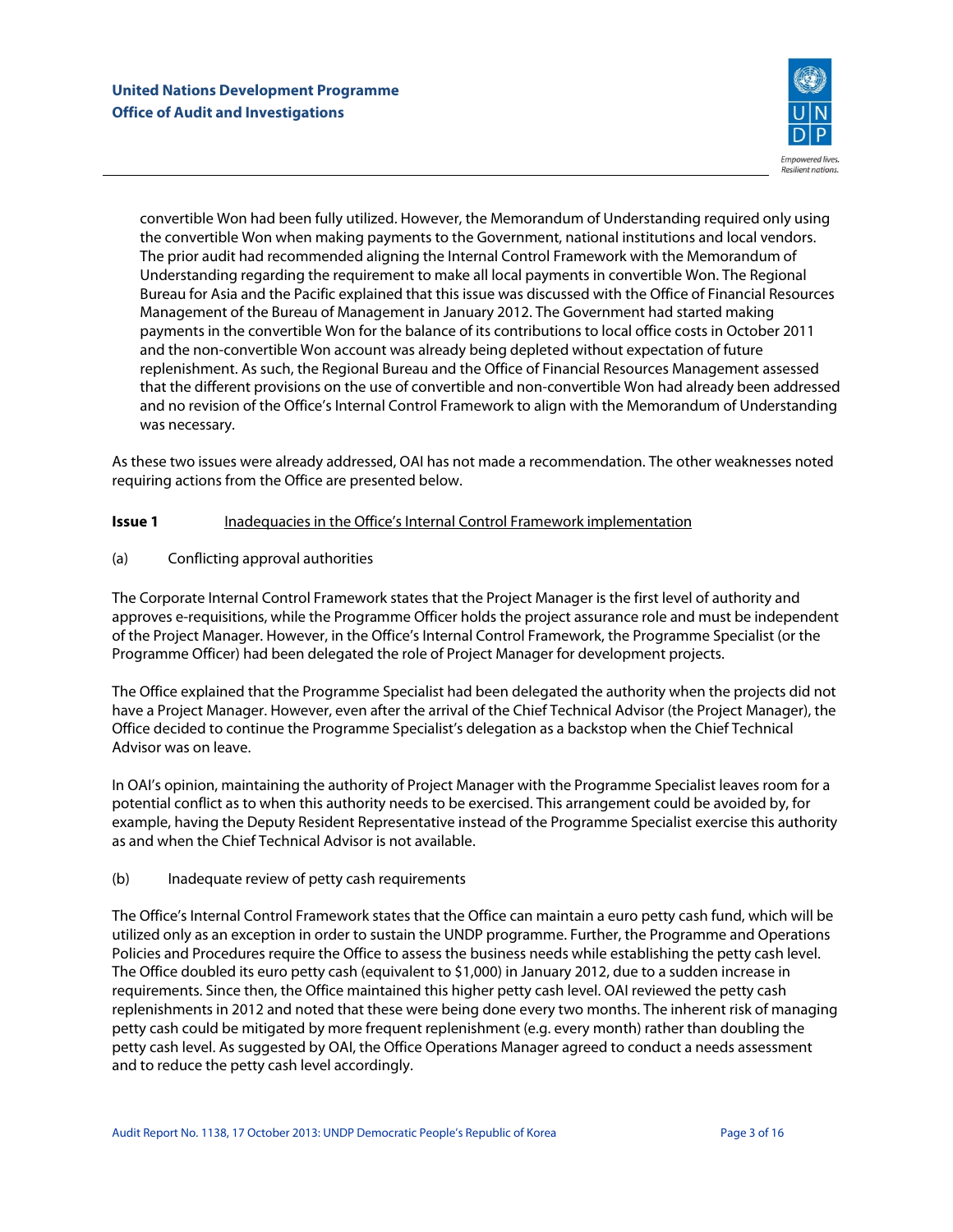

Subsequent to the audit fieldwork, the Office provided OAI evidence that it had taken prompt action and reduced the petty cash level equivalent to \$500. Consequently, no recommendation has been made.

## **Priority** Medium (Important)

## **Recommendation 1:**

The Office should ensure proper internal controls are established and adequately followed by consulting with the Regional Bureau for Asia and the Pacific on appropriate actions to be taken in order to improve the assignment of alternate roles within the Office's Internal Control Framework.

**Management comments and action plan:** \_\_√\_\_ Agreed \_\_\_\_ Disagreed

The management indicated that they (a) issued alternate role assignments in August 2012 and will revise it in consultation with the Regional Bureau for Asia and the Pacific to reflect the audit recommendation, and (b) will also strengthen petty cash management by introducing a more stringent approval process and analysis of cash disbursements on a monthly basis.

## **1.2 Leadership, ethics and values Satisfactory** Satisfactory Satisfactory

The Office had received high, favorable scores in all 16 dimensions in the 2011 Global Staff Survey results. The scores were considered one of the highest in the region. Specifically, the Office received at least 90 percent scores when staff members were asked questions related to: (a) openness, fairness and respect; (b) communications and knowledge sharing; (c) accountability and transparency; (d) management interaction with staff members; (e) human resource management; and (f) freedom from prejudice and harassment.

No reportable issues were identified.

### **1.3 Risk management, planning, monitoring and reporting Satisfactory Satisfactory**

OAI reviewed the Office's risk logs and discussed with management the procedure for identifying, assessing, managing and reporting risks. Additionally, OAI reviewed the Office's Results Oriented Annual Report for 2012. Generally, the Office had followed corporate requirements when it conducted the risk assessment and prepared the Results Oriented Annual Report.

No reportable issues were identified.

## **1.4 Financial sustainability Satisfactory** Satisfactory

OAI reviewed programme expenditures in 2011 and 2012 and interviewed Office management.

The Office was largely dependent on the UNDP target resource assignment from the core funds, with no extrabudgetary resources. The lack of extrabudgetary resources was due to internal and external factors beyond the control of the Office.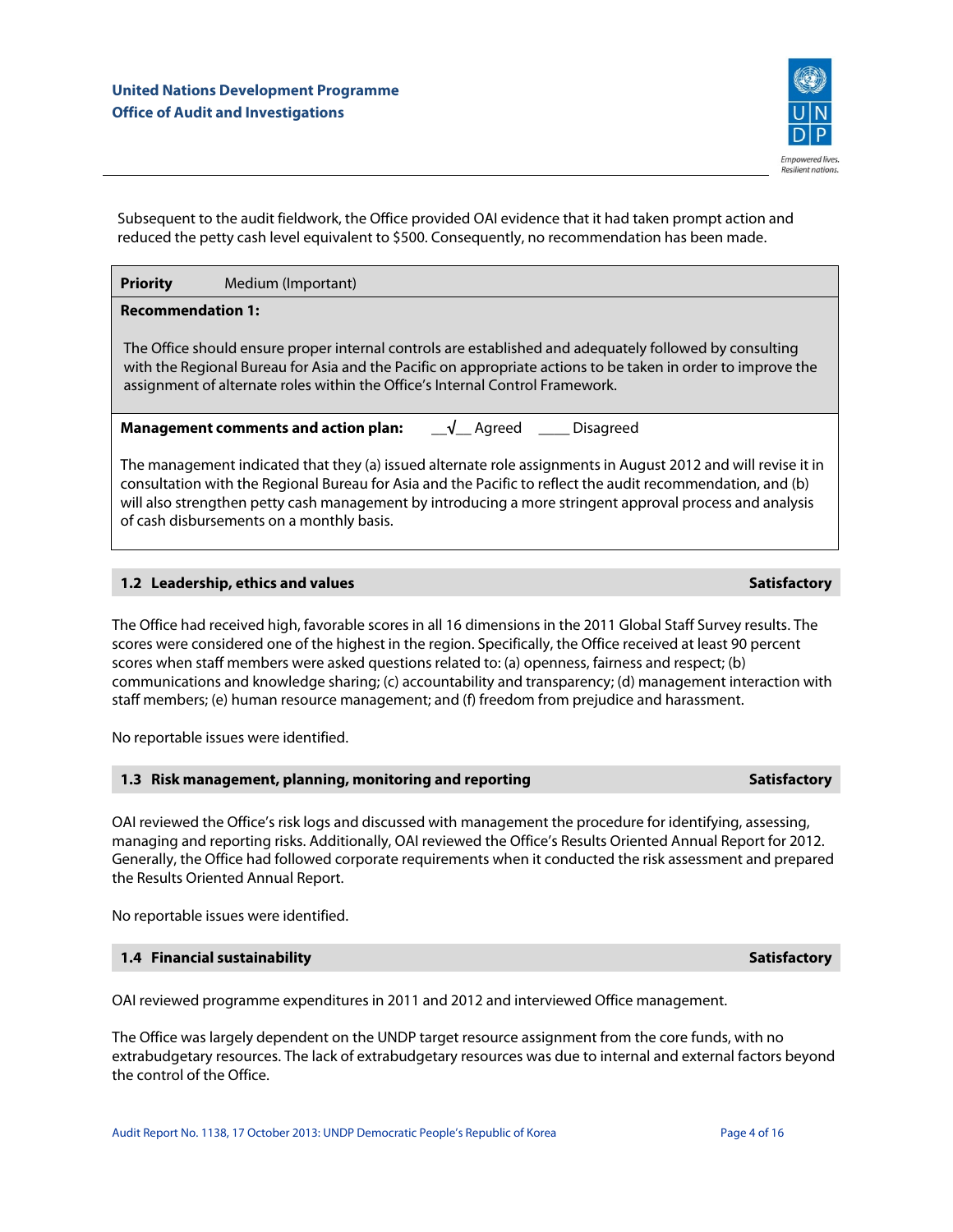

As mentioned earlier, the Office had been operating under a unique and challenging environment which had negatively impacted delivery. The two new development projects submitted to the Regional Bureau for Asia and the Pacific in March 2012 had yet to be approved for various reasons, such as the time required for close consultation with some Executive Board members.

The Office had seven international staff members, four of whom held positions at the senior level, namely, the Resident Representative (D1), Deputy Resident Representative (P5), Operations Manager (P4) and Senior Programme Monitoring and Evaluation Officer (P4). This resulted in a high management ratio (management expenditure over programme expenditure) of 50 percent in 2012, as compared to an average of 8 percent for Country Offices covered by the Regional Bureau for Asia and the Pacific.

The Regional Bureau explained that maintaining the number of international staff members was part of the conditions set forth by the Executive Board in reopening the Office in 2009. The Office and the Regional Bureau indicated that they were looking at options to fund these posts from other sources.

As the Office and the Regional Bureau for Asia and the Pacific are taking actions to address the issue, OAI has not made a recommendation.

## **2. United Nations system coordination Satisfactory Adventure Control of Satisfactory Satisfactory Adventure Control of Satisfactory Adventure Control of Satisfactory Adventure Control of Satisfactory Adventure Control of**

There are six resident United Nations agencies in the Country (FAO, UNDP, UNFPA, UNICEF, WFP and WHO) and eight non-resident United Nations agencies (ESCAP, IFAD, UNEP, UNESCO, UNIDO, UNITAR, UNOCHA and UNOPS). The United Nations Country Team held several meetings in 2011-2012 to ensure inter-agency coordination and decision-making at the country level.

No reportable issues were identified.

## **2.1 Development activities Satisfactory Activities Satisfactory Activities Satisfactory Activities**

In the 2009 Executive Board decision, UNDP was allowed to resume six projects that were suspended in March 2007. The UNDP Administrator was also allowed to approve additional projects in the Country on a project-byproject basis.

The United Nations Strategic Framework 2011-2015 was developed to serve as a planning framework for the programme and operational activities of the United Nations system in the Country. The United Nations Strategic Framework was signed by the Government and by all resident and non-resident United Nations agencies.

No reportable issues were identified.

### **2.2 Resident Coordinator Office Satisfactory Adventure Coordinator Satisfactory Adventure Coordinator Office**

UNOCHA was funding and supporting a Resident Coordinator Office. During the audit fieldwork, the Resident Coordinator's role was temporarily performed by the UNICEF Representative while awaiting the arrival of the new UNDP Resident Representative. OAI reviewed the Resident Coordinator Office Work Plan for 2011 and 2012, as well as the Resident Coordinator's 2012 Annual Report.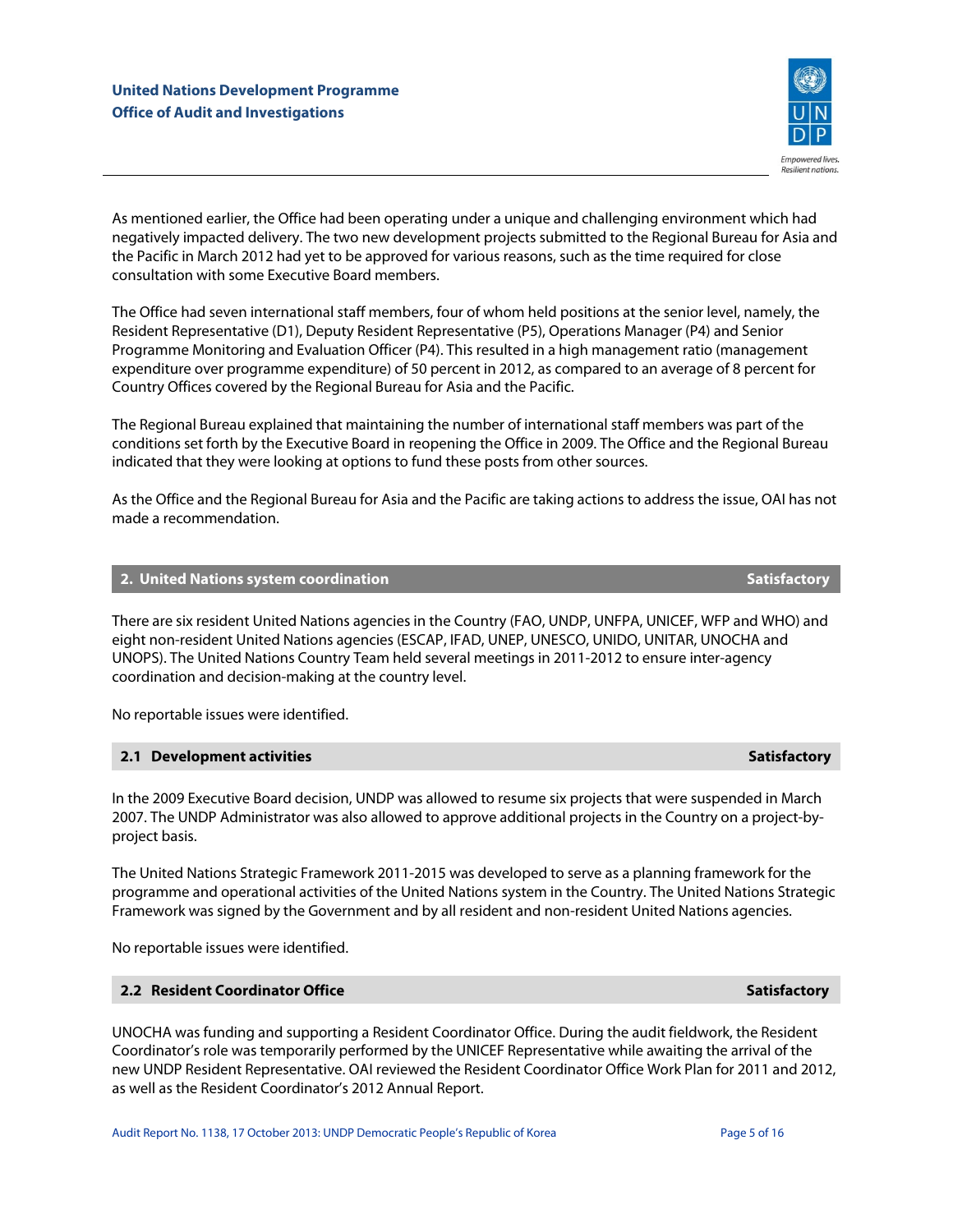No reportable issues were identified.

## **2.3 Role of UNDP - "One UN" Not Applicable**

This area was not applicable to the audit because the Country was not among the pilot countries under the "One UN" initiative.

## **2.4 Harmonized Approach to Cash Transfers Not Applicable 10 Applicable 10 Applicable 10 Applicable 10 Applicable 10 Applicable 10 Applicable 10 Applicable 10 Applicable 10 Applicable 10 Applicable 10 Applicable 10 Applica**

environment and climate change, including disaster risk management.

This area was not applicable to the audit because all of the Office's ongoing projects were directly implemented and no cash advances were transferred to government counterparts.

**3. Programme activities Satisfactory Activities Satisfactory Activities Satisfactory Activities Satisfactory** 

| 3.1 Programme management                                                                                    | <b>Satisfactory</b> |
|-------------------------------------------------------------------------------------------------------------|---------------------|
|                                                                                                             |                     |
| In February 2011, the Executive Board approved the Office's Country Programme Document for the period 2011- |                     |
| 2015. The programme focused on three Millennium Development Goal-based priority areas, as follows: (a)      |                     |
| nutrition and food security; (b) sustainable development and improving people's living standards; and (c)   |                     |

According to the Regional Bureau for Asia and the Pacific, a Country Programme Action Plan is not required because projects are not approved locally and each project is reviewed and approved at the Headquarters level.

No reportable issues were identified.

| OAI met with the representative from the Government Coordinating Authority who expressed his appreciation        |
|------------------------------------------------------------------------------------------------------------------|
| for the working relationship with the Office. The Office's budget was largely dependent on the UNDP target       |
| resource assignment from the core funds (TRAC). The Results and Resources Framework in the Country               |
| Programme Document had required resources totalling \$38 million for the period 2011-2015. As per the            |
| Executive Snapshot, the Office had a cumulative budget of \$11.8 million and had expended \$9.1 million in 2011- |
| 2012.                                                                                                            |

No reportable issues were identified.

## **3.3 Project management Satisfactory** Satisfactory

Of the six projects for which activities resumed after the reopening of the Office in 2009, one project (37766) ended in July 2012, two projects (43495 and 60635) had received a no-cost extension until December 2013, and the remaining three projects (61795, 61788 and 61796) were scheduled to end in February 2014. The Office increased its programme expenditure from \$1.9 million in 2011 to \$3.8 million in 2012.



**Resilient nations.** 

**3.2 Partnerships and resource mobilization Satisfactory Satisfactory Satisfactory Satisfactory Satisfactory**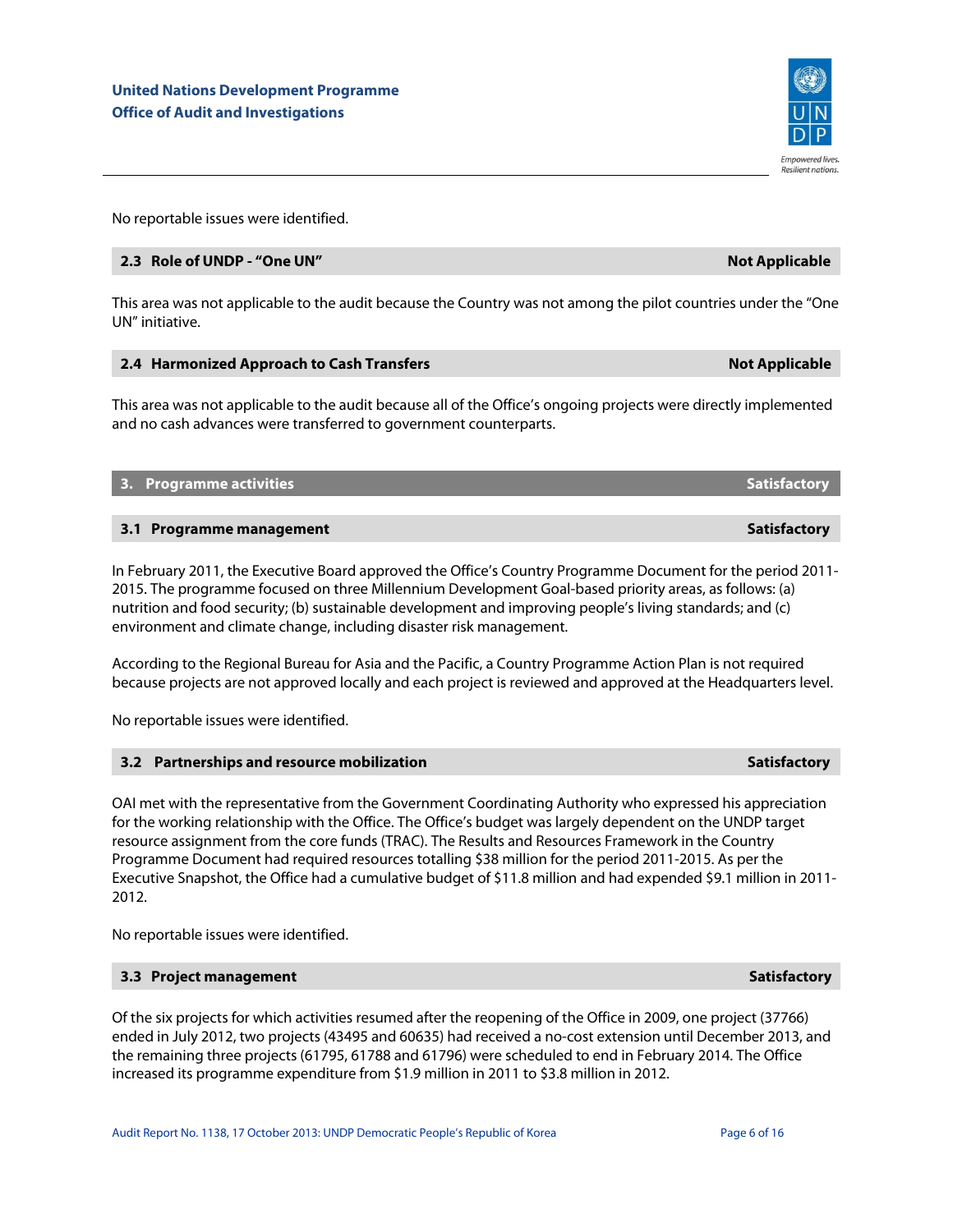

OAI selected five of six projects and reviewed the Project Documents, monitoring and evaluation plans, quarterly and annual progress reports and issues and risk logs. The June 2012 Resident Representative's report on the implementation of the Office's Internal Control Framework indicated that 41 projects had been financially closed in Atlas. The financial closure of these projects had not been completed earlier due to the suspension of Office operations in 2007. The Office also prepared quarterly and annual project reports.

OAI noted project design weaknesses in the five projects. Specifically, the Results and Resources Framework in the Project Documents of the five ongoing projects included output baselines, indicators and targets that were not measurable, specific or attainable. For example, the target for Output 1 of Project 61795 was indicated as "high yielding and fast growing seed varieties," which did not specify the crops or how they would be measured. Also, the Project Manager said that the target "Green House Gas emission reduction by 100 kilotons by the end of project 60636" was not attainable given the time and resources for the project. The recent evaluation of this project also indicated that the targets for Green House Gas reductions were not realistic (for further details see Global Environment Facility section; the work done under that section was taken into account in the audit rating for this Project management section). As these projects are closing, OAI has not raised an issue.

The Project Documents for two of five projects (37766 and 61796) did not delineate a clear strategy to ensure sustainability of the initiatives. These projects included plans for procurement of computers to be used to maintain databases for collection and analysis of socio-economic data and for the establishment of a comprehensive food and agricultural information system.

The Office acknowledged the challenges brought about by the project design weaknesses, but indicated that it had enhanced its oversight of the projects by conducting regular meetings with programme and project staff members and government counterparts. The Regional Bureau for Asia and the Pacific noted the challenges in ensuring sustainability. The Office management stated that the sustainability of the project's initiatives had been taken into consideration when formulating new development projects. Given that there was evidence to support that the Office was making an effort to address the weaknesses noted, while operating within the complex environment, OAI has not raised an issue.

## **Issue 2** Weaknesses in project monitoring

According to the Handbook on Planning, Monitoring and Evaluating for Development Results, project management, through adequate monitoring of project activities, is critical to the successful achievement of objectives. Additionally, the Programme and Operations Policies and Procedures require the Project Manager to agree in advance with the Project Board on the exact progress reporting format and frequency.

The Office's overall monitoring and evaluation plan included preparing quarterly and annual reports, conducting field visits, recording issue and risk logs in Atlas and preparing a monitoring schedule. OAI noted the following weaknesses in project monitoring:

(a) The project monitoring and evaluation plans required submission of quarterly reports to the Project Steering Committee for review and approval. This was not consistent with the Project Documents that only required Project Steering Committees to meet twice a year. However, even this latter schedule had not been followed, as the Project Steering Committee had only met once during the audit period for projects 61795 and 61788. Furthermore, the Project Steering Committee did not approve the Annual Work Plan for 2012 prior to implementation of planned activities. OAI had raised a similar issue regarding inadequate oversight by the Project Steering Committee in the prior audit.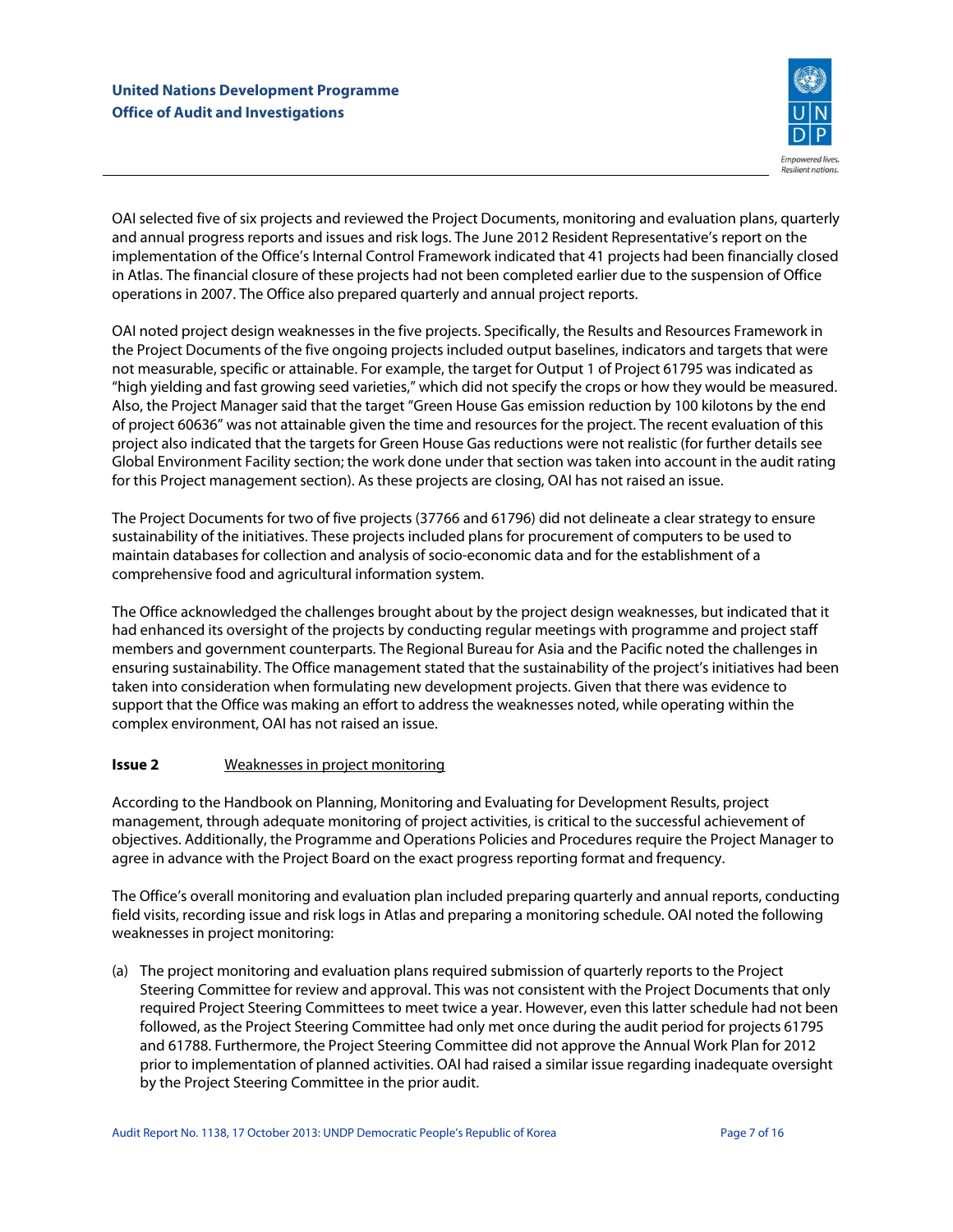

The Office stated that the frequency of Project Steering Committee meetings (i.e. twice a year) was adequate as there had been other ongoing interactions among project personnel, government counterparts and executing agencies. The Office management also provided OAI with a schedule indicating that the Project Steering Committee would convene quarterly starting in April 2013. In OAI's view, there needs to be a consensus on the frequency of the Project Steering Committee meetings, as required in the Programme and Operations Policies and Procedures.

- (b) Annual progress reports only contained completed activities, making it difficult to assess whether projects were on track toward achieving intended outputs. This occurred because the project annual work plans did not contain annual targets, which would provide the basis for assessing and reporting on project progress.
- (c) The issue and risk logs were either not set up (projects 61788, 61795 and 61796) or not updated (projects 43495 and 60636) in Atlas. According to the Office's management, the turnover of national staff members resulted in a lack of capacity to complete these tasks. However, OAI is of the opinion that the Office had an adequate number of international staff members to supervise and, if warranted, manage the process. Subsequent to the audit fieldwork, the Office has updated the issue and risk logs for projects 43495 and 60636.
- (d) A monitoring schedule plan for 2011 and 2012 for projects 61796, 61788 and 61795 had not been setup in Atlas, making it difficult to ascertain if the Office had adequately monitored the projects. The Office management stated that projects were closely monitored by holding frequent meetings with project personnel, government counterparts and other stakeholders, as well as conducting project site visits.
- (e) The Office's Internal Control Framework requires the Senior Programme Advisor (Programme Specialist) to oversee and monitor all development projects. Furthermore, the Office's overall monitoring and evaluation plan requires the Programme Specialist to conduct project site visits every quarter. However, OAI noted that the Programme Specialist conducted sporadic project site visits that fell short in meeting the requirement of visiting the project sites every quarter during the audit period. For example, no site visits were conducted to any of the projects during the second or fourth quarter of 2011 and the first quarter of 2012. The Programme Specialist explained that the projects were just starting and had not reached activity levels that needed monitoring. However, there were ongoing activities in other projects, which the Programme Specialist also did not visit (for projects 43495, 61788, 61795 and 61796). The Programme Specialist was unable to provide documented justification for not conducting the site visits. While the Programme Specialist partly fulfilled the expected monitoring site visits, the Office provided evidence to support that other international staff had undertaken project site visits during the audit period (i.e. Resident Representative, Deputy Resident Representative, Operations Manager, and Project Manager). Subsequent to the audit fieldwork, the Office indicated that the Programme Specialist separated and it is in the process of hiring a replacement.

The weaknesses noted in the project monitoring, if not addressed, could affect the achievement of intended outputs.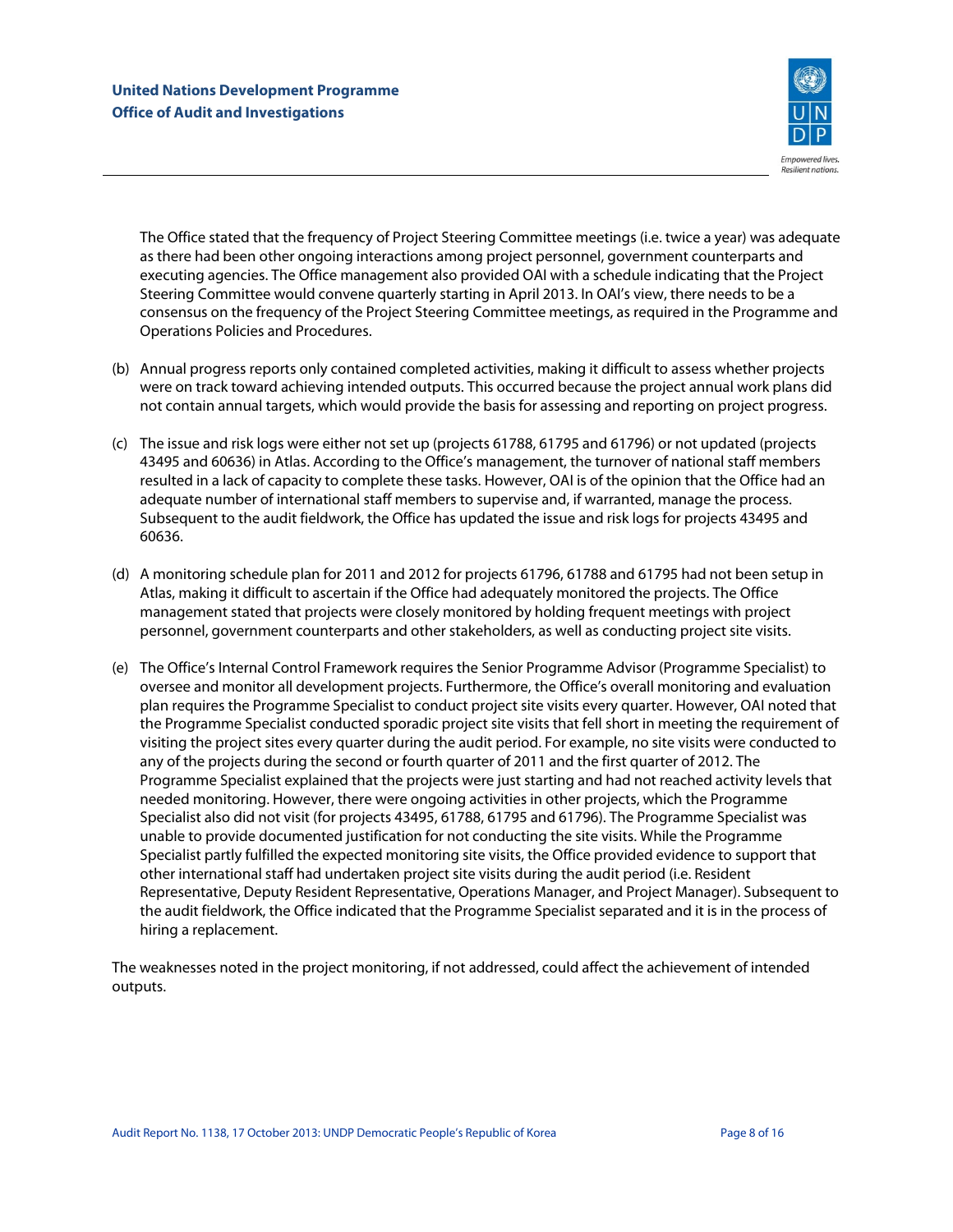

**Priority High (Critical)** 

## **Recommendation 2:**

The Office should strengthen its project monitoring by:

- (a) clearly establishing the number of times per year that the Programme Steering Committee should meet;
- (b) establishing annual targets in project annual work plans;
- (c) ensuring that a project monitoring schedule plan and evaluation logs are setup and updated in Atlas; and
- (d) ensuring that projects are adequately monitored by the Programme Specialist as required by the Office's Internal Control Framework and the Office's monitoring and evaluation plan.

**Management comments and action plan:** \_\_√\_\_ Agreed \_\_\_\_ Disagreed

## **4. Operations Satisfactory** Services of the Contractory Satisfactory Satisfactory

## **4.1 Human resources and a straight of the straight of the straight of the straight of the Satisfactory Satisfactory**

At the time of the audit, the Office employed 20 staff members (8 international, 4 national and 8 General Service) and 7 service contract holders.

OAI reviewed the overall management of the human resources functions, specifically recruitment of four staff members and three service contract holders and the separation of three staff members during the audit period. OAI also reviewed benefits and entitlements of staff members, such as salary advances, to ensure compliance with relevant policies and procedures. OAI noted that the Office faced challenges in recruiting suitably qualified national staff members.

As of March 2012, 6 of 20 staff members had yet to complete mandatory training due to other competing demands. Nevertheless, the majority of these staff members had just one training session remaining and according to the Office's Operations Manager, the staff members were in the process of completing the training. Therefore, OAI has not raised an issue.

## **Issue 3** Challenges in recruiting national staff members

As per the Programme and Operations Policies and Procedures, recruitment and selection procedures require that only candidates meeting predefined requirements for a post can be selected.

The Memorandum of Understanding between UNDP and the Government outlines the procedure for hiring national staff members. Specifically, UNDP must submit the job description and required competencies to the Government, which then provides at least three candidates to UNDP for review and selection.

The Office faced challenges for three recruitments during the audit period, as outlined below: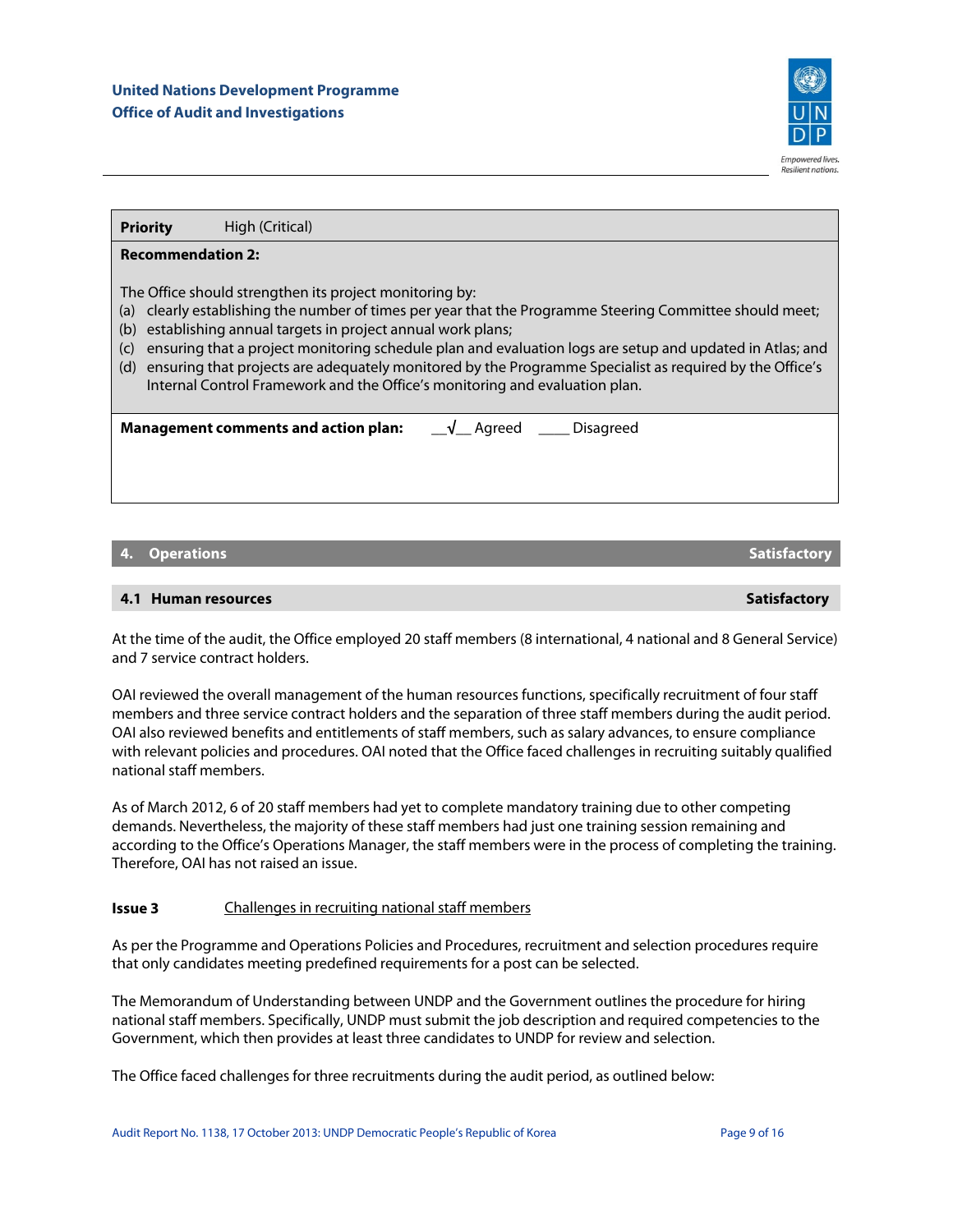

- The Senior Programme Officer position (national officer) had remained vacant since December 2012, as the initial candidates recommended by the Government did not meet the minimum work experience requirements. The Office requested additional candidates, however, none were provided.
- Candidates recommended by the Government for a national position in 2012 did not have the qualifications for the post. Although the Office again made a request, no additional candidates were provided. Therefore, the Office selected a candidate who was evaluated as having only basic competencies.
- During the recruitment of the Administrative Assistant, only one of the three candidates recommended had the necessary work experience.

The Office informed OAI that there was a limited pool of qualified national candidates in the Country and there was no open market for recruitment. The signed Memorandum of Understanding stipulated that any request for candidates had to be completed through the Government. In July 2012, the Resident Representative had informed the Regional Bureau for Asia and the Pacific of the difficulties in recruiting qualified candidates and requested further guidance.

Staff members without the necessary experience or technical knowledge require additional supervision to ensure the functions are performed as required.

The Office had taken steps to request additional candidates from the Government when the recommended candidates did not meet the minimum standards and also kept the Regional Bureau for Asia and the Pacific informed of the progress. As the Office had taken appropriate action, no recommendation has been made.

## **4.2 Finance Partially Satisfactory Partially Satisfactory**

OAI reviewed the Office's financial management processes and controls, including banking and management of petty cash. The Office processed 5,476 vouchers during the period under review with a value of \$2.3 million. OAI selected a sample of 20 payment vouchers, totalling \$0.9 million, for detailed review and testing.

OAI noted that one Finance Specialist who was a bank signatory from March to May 2012 was also responsible for the bank reconciliation as well as being the custodian of cheques. The Corporate Internal Control Framework requires that the bank reconciliation responsibility be segregated from staff members who are bank signatories.

The Office explained that according to the Office's Internal Control Framework, these responsibilities can only be entrusted to international staff members and, as such, there may be periods when there could be an insufficient number of international staff members in-country to adequately segregate the duties. The Office also indicated that from February 2013 the bank reconciliations were completed by the Asia-Pacific Regional Centre. As the Office has taken action to address the lack of segregation of duties, OAI has not raised an issue.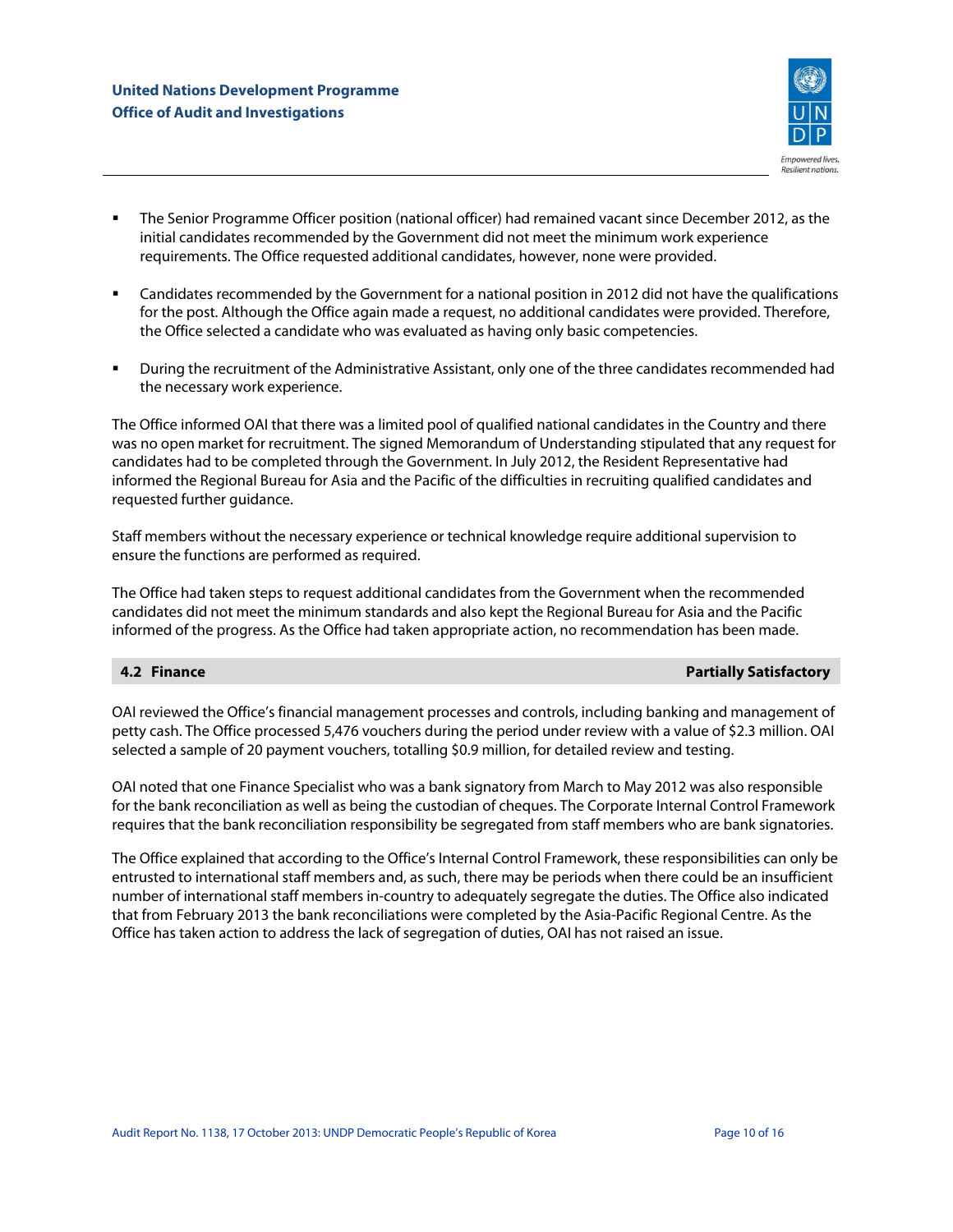

## **Issue 4 Inadequate reporting on the use of cash cheques<sup>2</sup>**

The Office's Internal Control Framework states that ''The CO must ascertain national banking practices to ensure that UNDP issued cheques are non-negotiable and can only be settled by deposit into bank accounts." Furthermore, in January 2013, during the review meeting of the Resident Representative's biannual report on the implementation of the Office's Internal Control Framework, the Regional Bureau for Asia and the Pacific advised the Office not to issue cheques that can be exchanged for cash (i.e., cash cheques).

During the audited period, 351 euro cash cheques amounting to €0.46 million (\$0.61 million) and 436 local currency cash cheques in the total amount of KPW 25,514,000 (\$0.26 million) were issued. OAI noted that the purpose and frequency of cash cheque transactions were not clearly described in the Resident Representative's bi-annual reports. The euro cash cheques were mainly for payments to individual contract holders, payments of international staff member entitlements and payments of Daily Subsistence Allowance for staff members, including project counterparts, to attend overseas training. Local currency cash cheques were issued to make payments on behalf of other United Nations agencies, reimburse travel expenses of government staff members for overseas study tours, make pension payments to national staff members and pay local consultants. OAI noted that all cash cheques sampled were issued in the name of the payee. All national staff that received cash cheques in euro for official overseas travel were also required to sign an attestation confirming that the euros would not be converted within the Country for any other currency.

The Office explained that the Country was largely a cash-based economy, that opening a bank account required approval from government authorities and that approval was not granted in most cases except for UNDP national staff. Thus, when a payee indicated that they did not have a bank account, the Office had to issue cash cheques. The Office added they would continue to exercise rigor and monitor this regularly. The Office had also approached UNFPA and UNOPS to explore the possibility of opening local bank accounts for their local payees, which would lead to a reduction in the cash payments if implemented successfully.

Subsequent to the audit fieldwork, the Office provided a detailed report on cash cheques issued in its semiannual Resident Representative report of August 2013. This semi-annual report showed improvement in the completeness and clarity of information on cash cheques.

By not clearly describing in the Resident Representative's biannual report the purpose and frequency of cash cheque transactions, UNDP Headquarters may not be able to provide proper guidance to the Office regarding effective internal controls over disbursements.

**Priority** High (Critical)

## **Recommendation 3:**

 $\overline{a}$ 

The Office should ensure adequate internal controls are established by: (a) seeking guidance from the Regional Bureau for Asia and the Pacific and the Office of Financial Resources Management of the Bureau of Management for suitable ways to address the need to issue cash cheques in certain circumstances; and (b) exploring possibilities for reducing the number of cash cheques, which would include local payees of UNOPS

 $2\,$  A cash cheque is payable to a specific payee and allows the payee to take it to the bank upon which it was drawn and convert it to cash.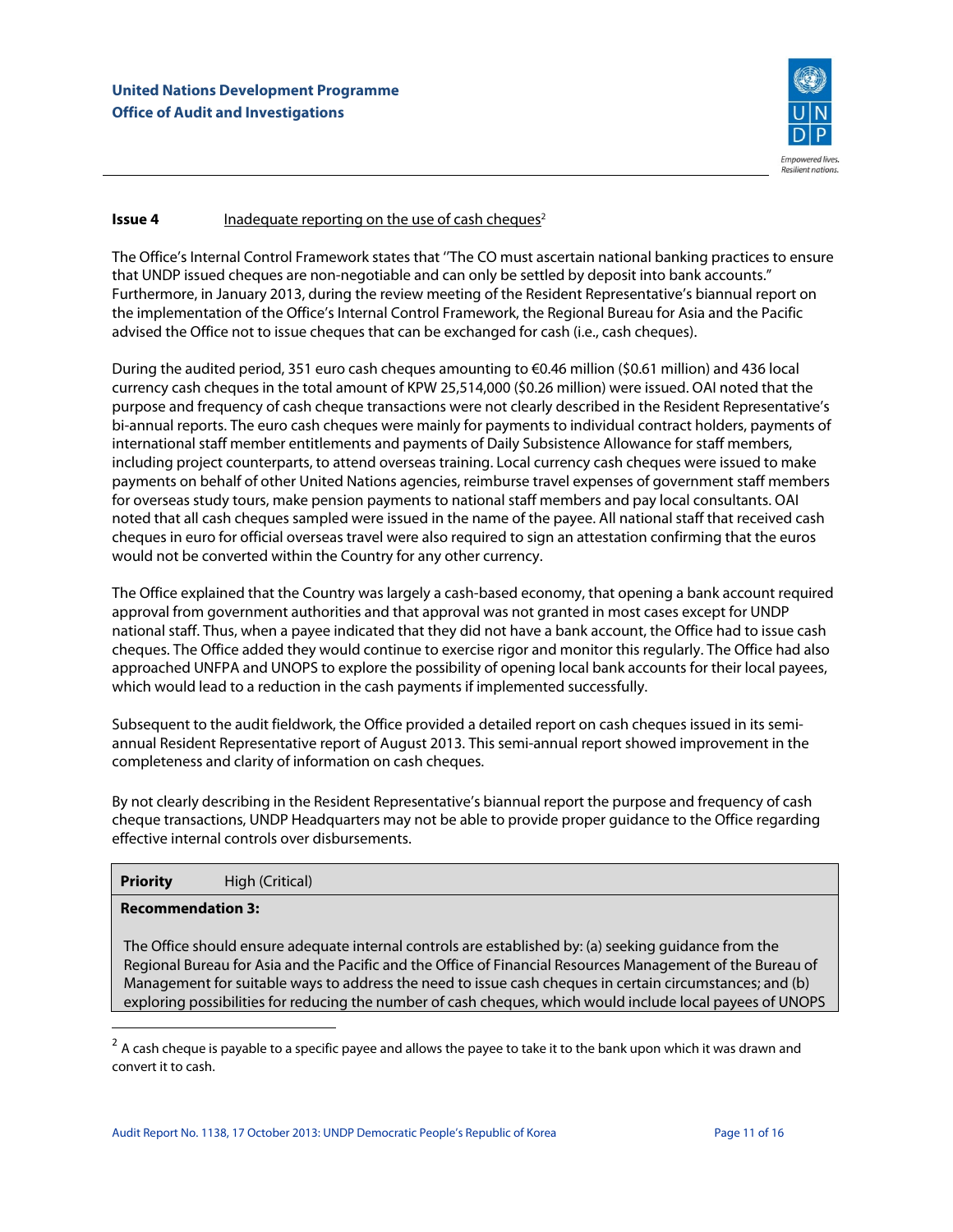

| and UNFPA being able to open local bank accounts.                                                                                                                                                                                                                                                  |  |  |
|----------------------------------------------------------------------------------------------------------------------------------------------------------------------------------------------------------------------------------------------------------------------------------------------------|--|--|
| $\sqrt{\phantom{a}}$ Agreed $\phantom{a}\phantom{a}$ Disagreed<br><b>Management comments and action plan:</b>                                                                                                                                                                                      |  |  |
| Management indicated that aside from providing a detailed report of cash cheques issued in its semi-annual<br>Resident Representative report, they will continue to pursue other actions to reduce local cash cheque<br>payments, including those made on behalf of other United Nations agencies. |  |  |

## **4.3 Procurement Satisfactory Adventure Contract Contract Contract Contract Contract Contract Contract Contract Contract Contract Contract Contract Contract Contract Contract Contract Contract Contract Contract Contract Co**

The Office processed 171 purchase orders valued at \$2.3 million from 1 April 2011 to 31 December 2012. OAI reviewed a sample of 18 purchase orders valued at \$0.9 million. The Office had established good controls within its Procurement Unit, including sending a staff member to attend training to ensure goods procured were not on the list of prohibited items for import into the Country.

OAI noted that the procurement process was protracted due to a number of reasons, such as: allowing suppliers 60 days to provide bids for international bidding (normal procedure allows 30 days); and obtaining United States export licenses (taking up to 12 weeks) and arranging shipments to the Country. Accordingly, the procurement lead-time (i.e. the time from requisition to delivery) for 10 procurements reviewed (totalling \$0.3 million) varied between 104 and 234 days. As the challenges mentioned were beyond the control of the Office, no recommendation has been made.

OAI also noted that three of seven members of the Contracts, Assets and Procurement Committee had not completed the procurement certification. Subsequent to the audit fieldwork, the Office provided evidence that the members had completed the certification.

No reportable issues were identified.

## **4.4 Information and communication technology Satisfactory Satisfactory Satisfactory**

The Office's Information and Communication Technology Unit was managed by an Information and Communication Technology Specialist (international contractor under individual contract) and one Information and Communication Technology Associate (national staff member).

OAI noted that the issues identified in the previous audit had been addressed, including the development of a data backup strategy and disaster recovery plan. The Office's Information and Systems and Technology Unit completed a remote assessment of the Office in March 2012 and all seven recommendations were either implemented or in progress.

No reportable issues were identified.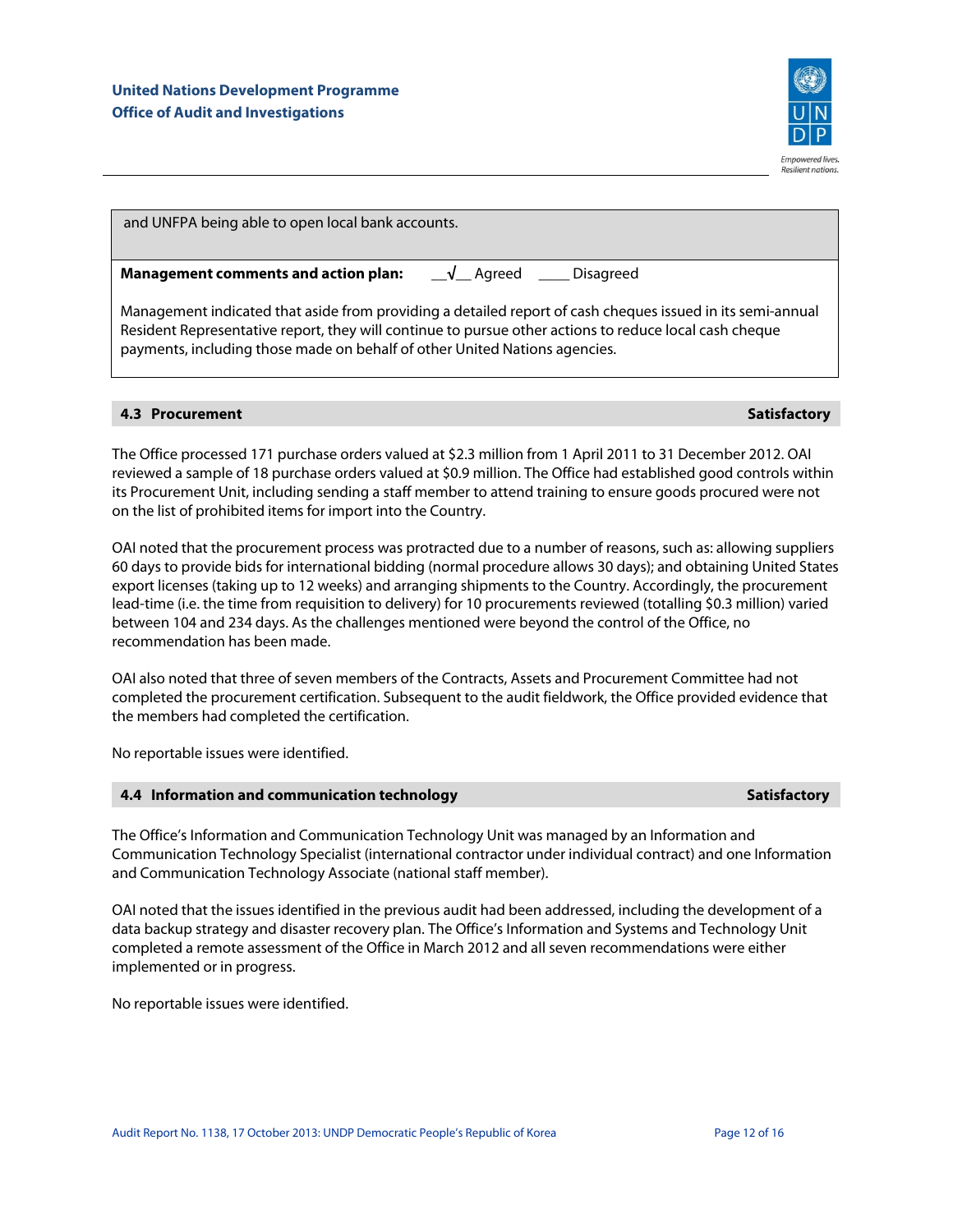## **4.5 General administration Satisfactory Administration Satisfactory Administration Satisfactory Administration**

OAI reviewed general administration activities, including the review of a sample of four travel claims processed by the Office. The supporting records showed evidence of proper approval and justification for the travel. The Office also ensured that proper controls were in place to maintain Office records.

No reportable issues were identified.

#### **4.6 Safety and security Satisfactory Satisfactory Satisfactory**  $\sim$  Satisfactory  $\sim$  Satisfactory  $\sim$

The Resident Representative had been designated the United Nations Designated Official for Security in the Country and the Operations Manager had been designated the Deputy Country Security Focal Point.

The Minimum Operating Security Standards plan was endorsed in September 2012 by the UNDSS Regional Director and the Office provided evidence that regular security management team meetings were held in 2011- 2012.

No reportable issues were identified.

## **4.7 Asset management Satisfactory According to the Satisfactory According to the Satisfactory According to the Satisfactory According to the Satisfactory According to the Satisfactory According to the Satisfactory Accordi**

As of 30 June 2012, the Office had 76 assets valued at about \$4.7 million. OAI reviewed the Office asset records, asset disposal processes and the 2012 mid-year certification relating to the physical verification exercise undertaken. During the audit fieldwork, OAI also conducted a physical verification of nine randomly selected assets valued at \$37,000. OAI noted that adequate controls were in place in relation to the management of fixed assets.

## **Issue 5** Lack of comprehensive standard procedures for asset disposal

The Office's revised Internal Control Framework (January 2013) includes a section on Property, Plant and Equipment, which was not in the prior version. Specifically, the Office is required to: (a) submit a declaration confirming that all sanction stipulations have been adhered to when disposing assets; and (b) comply with the export license of assets and other items, when determining the appropriate disposal or transfer process.

However, OAI noted the lack of a standard procedure for the actual destruction of assets by the Office. When the Office disposed of 38 items in February 2013, the Information and Communication Technology Specialist confirmed in writing that all these items were either obsolete or fully worn out, and the Office confirmed that none of the items were on the lists of items prohibited for export and import from the Country pursuant to Security Council Resolution 1718. Then, the Office indicated that it consulted the Government regarding the destruction of the items and was referred to a government entity. The Office explained that two staff members were present during the destruction process completed by the government entity. In OAI's view, the Office's action should be formalized, in consultation with the Regional Bureau for Asia and the Pacific, to ensure a standard approach in the destruction of assets. In response to the draft audit report, the Office indicated that it would revise its standard operating procedure, which was prepared in 2012, for the disposal of assets. The standard operating procedure was not presented to the audit team during the audit fieldwork.

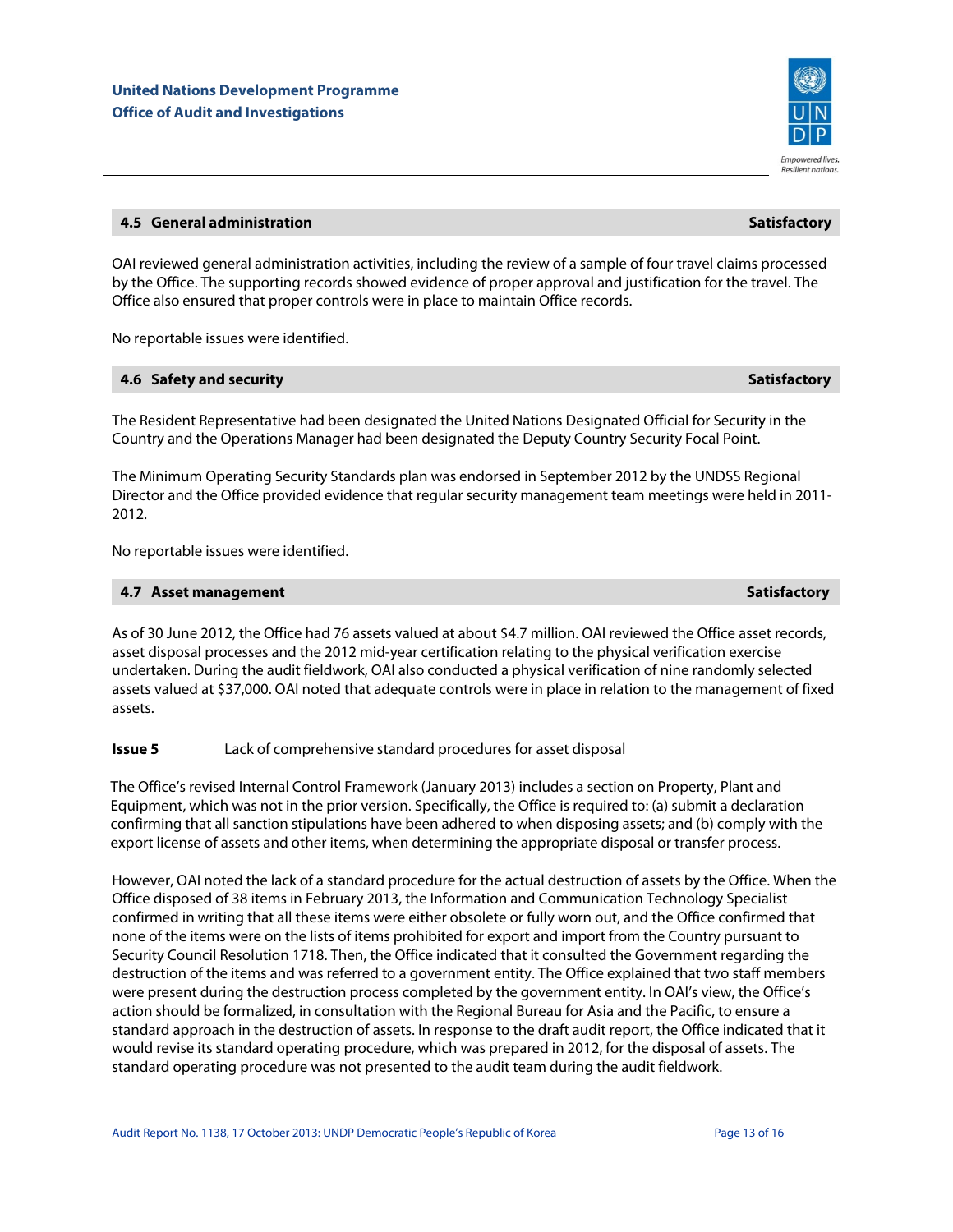

In the absence of a standard procedure, gaps may occur in fulfilling established requirements for the disposal of assets.

## **Priority** Medium (Important)

## **Recommendation 4:**

The Office, in consultation with the Regional Bureau for Asia and the Pacific, should revise its existing standard operating procedure, taking into account the current procedures being followed when disposing of assets.

| Management comments and action plan: | __√__ Agreed | <b>Disagreed</b> |
|--------------------------------------|--------------|------------------|
|--------------------------------------|--------------|------------------|

Management indicated that they are in the process of revising all standard operating procedures to be in line with the Office's new Internal Control Framework, including asset disposal, which will be finalized before year-end.

## **4.8 Leave management Satisfactory Adventure Community Community Community Community Community Community Community**

OAI reviewed the leave management for personnel under fixed-term appointments and service contracts. The staff members with fixed-term appointments used Atlas to request and record leave, whereas service contract holders prepared manual timesheets, including the recording of both annual and sick leave approved by their supervisor. For the seven service contract holders reviewed, no issues were identified.

The Programme and Operations Policies and Procedures allow staff members to carry over a maximum of 60 days of leave to the succeeding year and any days of leave in excess of that will be forfeited. OAI noted that 7 of 12 national staff members had leave balances of more than 70 days, which would result in at least 10 days of leave being forfeited in April 2012. Management had recognized this issue and had developed a plan to encourage staff members to take leave on a regular basis.

No reportable issues were identified.

## **4.9 Global Environment Facility Alternation Community Community Community Community Community Community Community**

## As part of the 2013 Annual Work Plan, OAI identified the Global Environment Facility as a cross-cutting theme to be reviewed in more depth.

The Global Environment Facility funded one project (60636) within the Office. This project started in September 2005 and its activities were halted in March 2007 due to the closure of the Office. When the project restarted its activities in 2009, the Project Document had been revised due to a change in implementation modality and executing agency. The revised Project Document had a total budget of \$0.9 million, of which \$0.7 million was funded by the Global Environment Facility and the remaining \$0.2 million was funded by UNDP.

The Office facilitated a terminal evaluation of the project in October 2012 and the report was issued in January 2013. However, at the time this audit report was being drafted, the report had not been uploaded on to the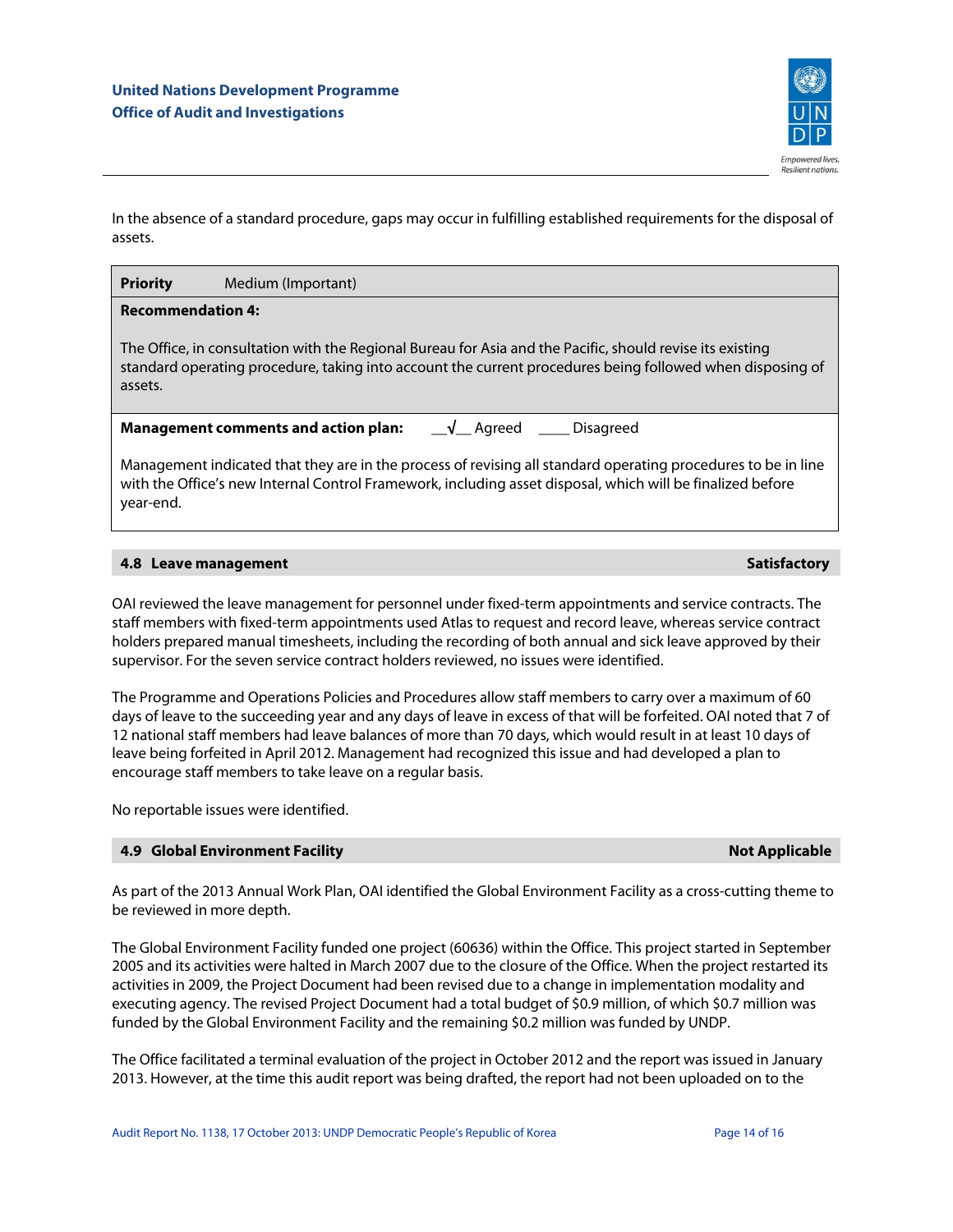

UNDP Evaluation Resources Centre website. The Deputy Resident Representative informed OAI that they were waiting for the Government to provide comments on the report before uploading. There were delays in completing this process due to recent developments in the Country and the report was uploaded in June 2013. As the issue was beyond the control of the Office and since the report has been uploaded in UNDP Evaluation Resources Centre website, no recommendation was made.

The report indicated that the project objectives were overambitious considering the short timeframe and budget for the project (see also Project management section of this report). As the project is closing, OAI has not raised an issue.

Furthermore, the issues and risk logs of the project had not been updated in Atlas (see Issue 2). As recommendations have already been made in the evaluation report, OAI has not made a separate recommendation.

No other reportable issues were identified.